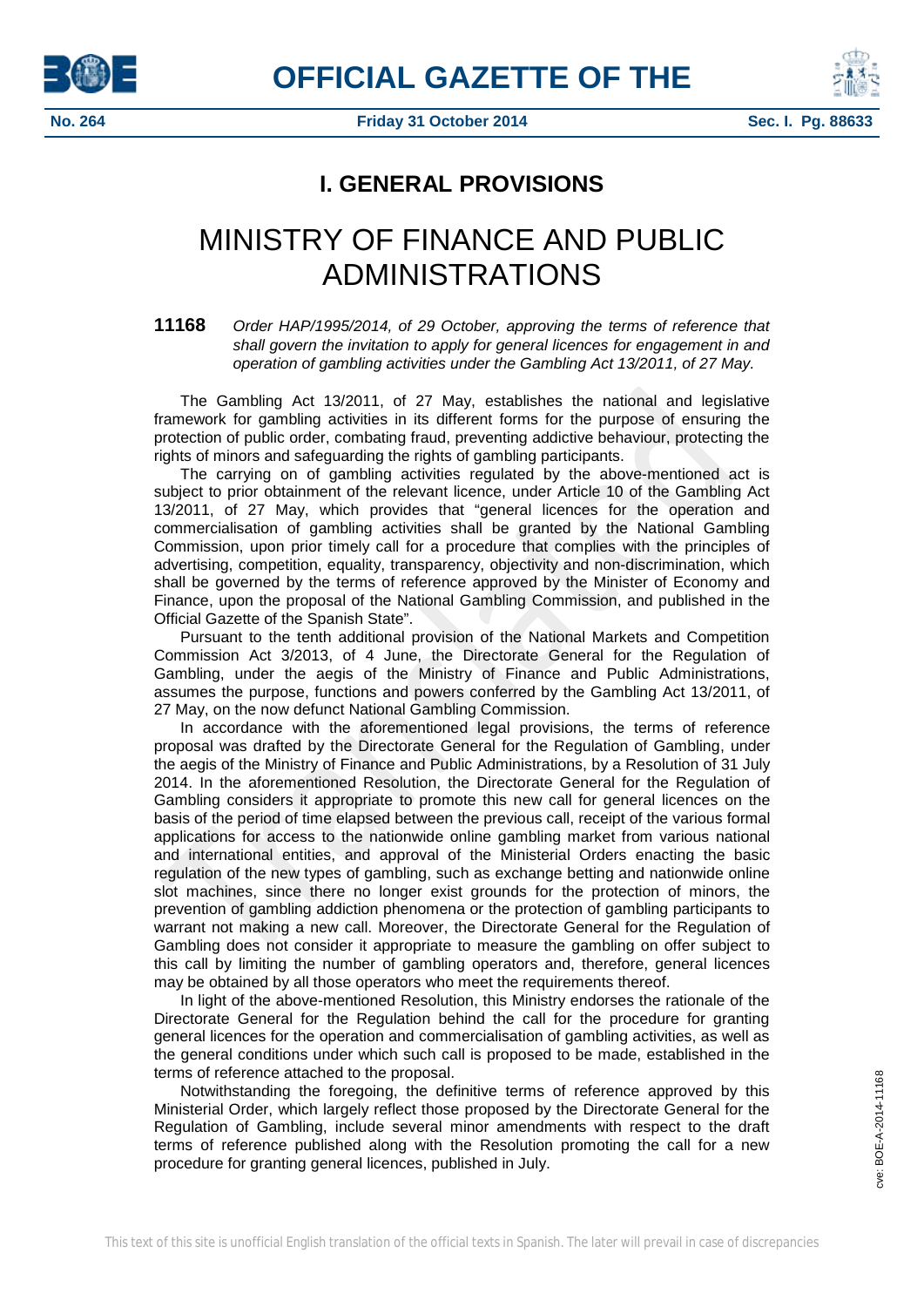



The aforementioned changes refer mainly to the following:

Firstly, the obligation on applicants to provide guarantees is clarified, with gambling operators that have already provided such guarantees being exempt from this obligation, as per the terms of reference, with the exception of competition operators, based on the provisions laid down in Appendix I of Royal Decree 1614/2011, of 14 November, implementing the Gambling Act 13/2011, on gambling licences, authorisations and registers, establishing the exact amount of the guarantee both for the initial and remaining periods thereof.

Secondly, the obligation to attach to the licence application the required power of attorney for the purpose of submission thereof through the electronic register is included in cases in which the party signing the application is a party other than the legal representative of the applicant entity.

Lastly, an additional section is included in the description of the entire technical gambling system in paragraph a) of Appendix III, "Operator technical gambling system project requirements", so as to provide a better description of this system.

Consequently, in accordance with the provisions of Articles 10.1 and 19.2 of the Gambling Act 13/2011, of 27 May, upon the proposal of the Director-General for the Regulation of Gambling, the terms of reference that shall govern the invitation to apply for general licences for engagement in and operation of gambling activities are hereby approved.

By virtue thereof, it is

hereby ordered that: One.

The terms of reference attached to this Order as Appendix I are approved, and the interested parties are invited to submit applications for general licences for engagement in and operation of gambling activities in accordance with the schedule and conditions established in the above-mentioned terms of reference.

#### Two.

The minimum content of the operational plan provided for in Article 10.2 of the Gambling Act 13/2011, of 27 May, attached to this Order as Appendix II, is approved.

# Three.

The technical gambling system project requirements, attached to this Order as Appendix III, are approved.

# Four.

Compulsory submission and processing of general licence applications through the electronic register provided in term 5 of the terms of reference approved by this Order shall be applicable to specific licence applications. Such requirement shall be provided in the Resolution issued to that effect by the Director General for the Regulation of Gambling for the establishment of the application and issuing procedure for general licences for engagement in and operation of different types of gambling activities.

# Five.

The Resolution of 16 November 2011, issued by the Directorate General for the Regulation of Gambling, approving the provision elaborating on the requirements of the operational plan referred to in Article 10.2 of the Gambling Act 13/2011, of 27 May, is repealed.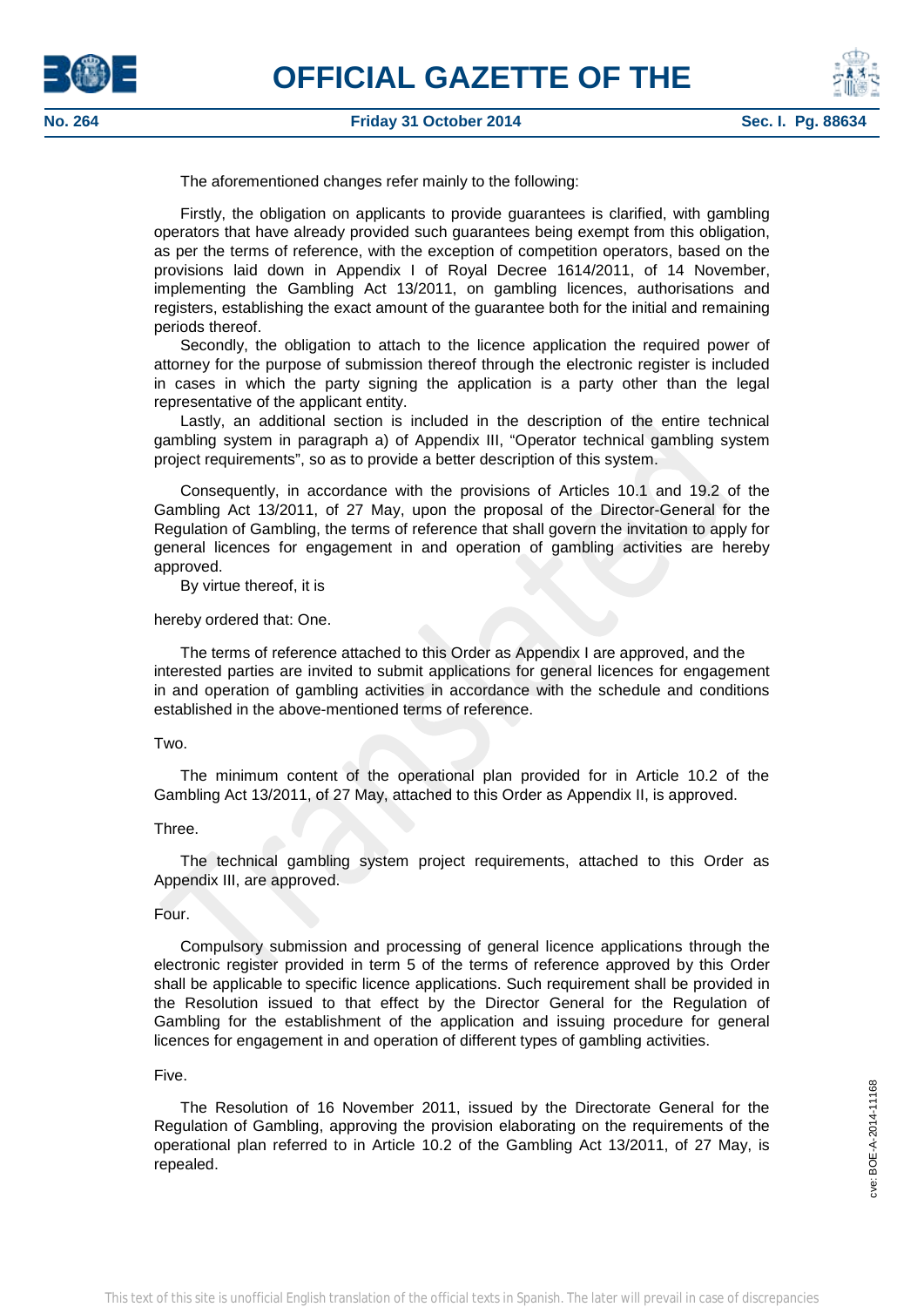





# Six.

This Order shall enter into force on the day following its publication in the Official State Gazette of Spain.

Madrid, 29 October 2014. – The Minister Of Finance and Public Authorities, Cristóbal Montoro Romero.

# **APPENDIX I**

# **Terms of reference that shall govern the invitation to apply for general licences for engagement in and operation of gambling activities under the Gambling Act 13/2011, of 27 May.**

*Conte*

*nts* Chapter I. Purpose and legal regime.

Term 1. Purpose. Term 2. Licence. Term 3. Legal regime.

Chapter II. Procedure.

Section one. Schedule. Term

4. Schedule.

Section two. **Application submission.** 

Term 5. Requirements. Term 6. General licence application. Term 7. Application documents. Term 8. Simultaneous submission of specific licence applications. Term 9. Place where application is to be submitted. Term 10. Guarantees.

Section three. Procedure.

Term 11. Procedure. Term 12. Resolution. Term 13. Resolution notification. Term 14. Appeals.

# CHAPTER I

# **Purpose and legal regime**

# Term 1. *Purpose.*

The purpose of these terms of reference is to establish the terms that shall govern the call for granting general licences for engagement in and operation of the following forms of gambling activities provided in the Gambling Act 13/2011, of 27 May:

- a) Betting, defined in Article 3-c) of the Gambling Act 13/2011, of 27 May;
- b) Contests, defined in Article 3-e) of the Gambling Act 13/2011, of 27 May;
- c) Other Games, defined in Article 3-f) of the Gambling Act 13/2011, of 27 May.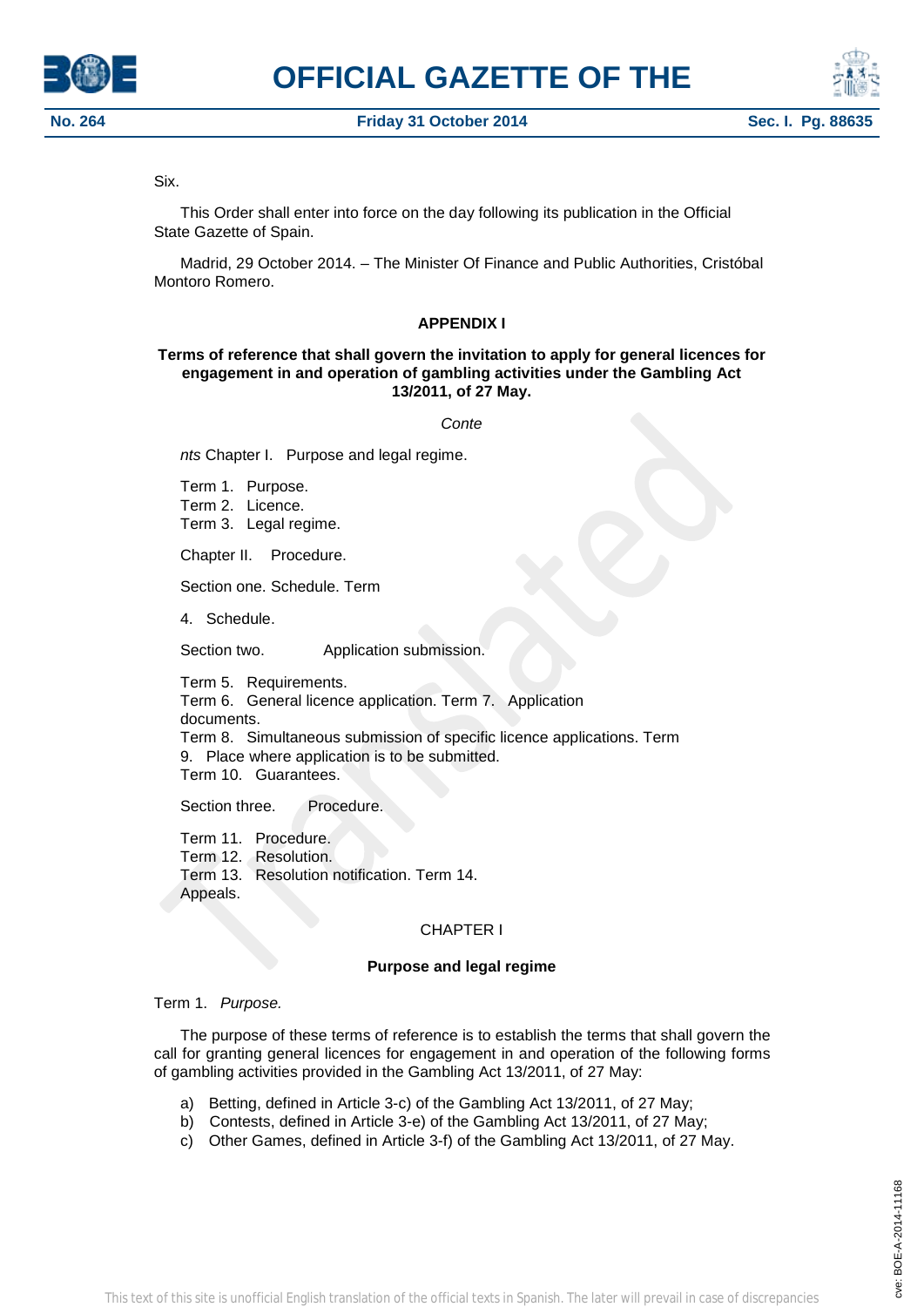# Term 2. *Licence.*

1. Those parties interested in carrying on gambling activities on a regular basis must obtain a general licence for each form of gambling which they intend to commercialise, as provided in Article 3 of the Gambling Act 13/2011, of 27 May, and a specific licence for each of the types of gambling from the area encompassed by the form of gambling enabled by the general licence that they intend to operate, in accordance with the provisions of the ministerial orders regulating each type of gambling.

2. Interested parties that meet the conditions and requirements stipulated in these terms of reference shall be entitled to the relevant general licence.

## Term 3. *Legal regime.*

The basic legal regime relating to general licences for engagement in and operation of gambling activities to which the call governed by these terms of reference is subject consists of the Gambling Act 13/2011, of 27 May, regulating gambling, Royal Decree 1614/2011, of 14 November, elaborating on the licensing, authorisation and registration of gambling activities under the Gambling Act 13/2011, of 27 May, Royal Decree 1613/2011, of 14 November, elaborating on the technical requirements of gambling under the Gambling Act 13/2011, of 27 May, the various Ministerial Orders, which enact the basic regulation for the corresponding gambling activities and implementing regulations issued by the Directorate General for the Regulation of Gambling.

## CHAPTER II

#### **Procedure**

*Section one. Schedule.*

# Term 4. *Schedule.*

The procedure for the issuing of general licences for engagement in and operation of gambling activities shall be carried out as per the following schedule:

1. Application submission deadline: up to 1.00 p.m. on the thirtieth day counted from the day following publication of the Order approving these terms of reference.

2. Processing of applications: processing of applications shall commence as soon as they are submitted through the electronic register of the Directorate General for the Regulation of Gambling.

Throughout processing the Directorate General for the Regulation of Gambling, in accordance with the provisions set forth in the relevant terms of reference, may request that interested parties furnish such documentation, information and clarifications as it deems necessary to resolve application procedure.

3. Resolution of licence-application procedure by the Director General for the Regulation of Gambling: the resolution bringing an end to the application procedure commenced by each application shall be notified to the interested party and published on the website of the Directorate General for the Regulation of Gambling within six months of submission of each application, notwithstanding possible interruptions affecting the calculation of the aforementioned period due to circumstances legally provided for.

# *Section two. Application submission*

Term 5. *Requirements.*

1. Parties interested in applying for a general licence for engagement in and operation of gambling activities on a regular basis, pursuant to Article 27.6 of



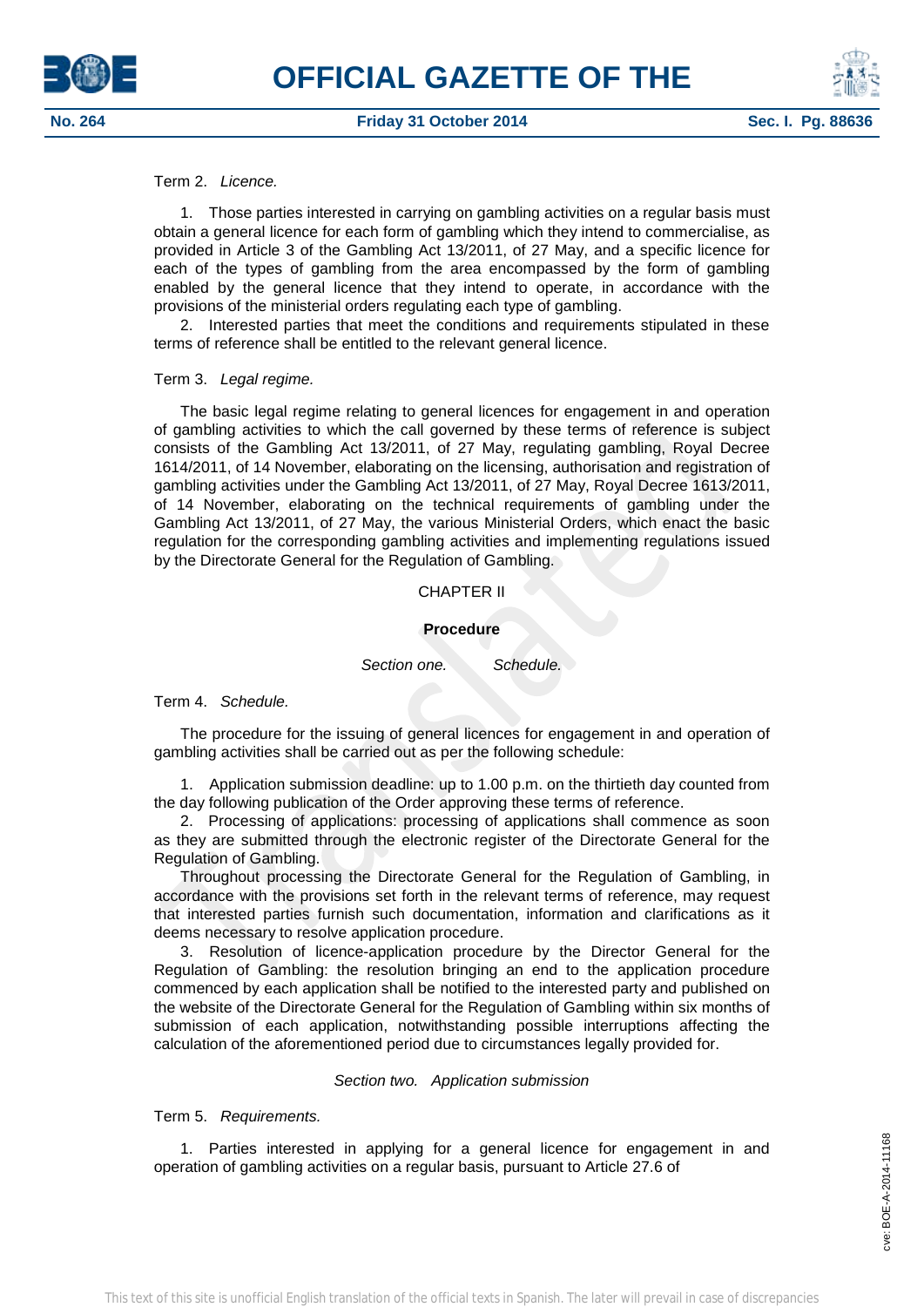



Act 11/2007, of 22 June, relating to the electronic access of citizens to public services, and Article 32 of Royal Decree 1671/2009, of 6 November, which partially implements the above-mentioned Act, are obliged to send through the electronic register both the relevant licence applications and such notices relating to the processing thereof as may be necessary. Likewise they shall be obliged to receive by electronic means such communications and notices as the Directorate General for the Regulation of Gambling may address to them in the exercise of its powers in relation to the processing of the corresponding licence-granting procedure. For the purposes of the applicability of the provisions of Article 27.6 of Act 11/2007, it is considered that parties interested in applying for a general licence for engagement in and operation of gambling activities on a regular basis are legal entities that, due to their financial and technical capacity and commercial and industrial dedication, have guaranteed access to and availability of the required technological means.

In the event that parties interested in applying for a general licence for engagement in and operation of gambling activities on a regular basis do not act in accordance with the obligation described above, the competent body of the Directorate General for the Regulation of Gambling shall request that appropriate action be taken to address the situation. Moreover, it shall warn the interested party that should such request not be satisfied their application shall be withdrawn pursuant to Article 32.3 of Royal Decree 1671/2009, of 6 November, thereby rendering the communication containing the noncompliance invalid and ineffective.

In order to allow processing of electronic licence application procedure files the following information systems and functions shall be made available to interested parties through the electronic office of the Directorate General for the Regulation of Gambling:

a) Program for completing (with assistance available) and submitting applications electronically based on criteria of technological neutrality and consistency of the user interface.

b) Set of standard forms, application forms and corresponding appendices. These documents shall be completed interactively and, when submitted, shall automatically be recorded in the electronic register of the Directorate General for the Regulation of Gambling.

c) Application management system, allowing interested parties to check the progress of their licence applications online. This system will provide information as to the status of the application, the documentation submitted by the applicant and any communications and notifications issued by the Directorate General for the Regulation of Gambling.

d) Notifications shall be issued by the Directorate General for the Regulation of Gambling, including that relating to the resolution of licence application procedure as established in Term 13 below.

Both the standard electronic documents and the standard forms, forms and appendices referred to above, relating to services, procedures and formalities specified in the electronic office of the Directorate General for the Regulation of Gambling will be accepted through the computer applications of the electronic register of the Directorate General for the Regulation of Gambling.

The electronic register shall automatically reject the electronic documents referred to in Article 29.1 of Royal Decree 1671/2009, of 6 November. Applicants shall be advised of such rejection specifying the grounds for exclusion. In the event that the electronic register does not reject the documents where one or more of the factors normally constituting grounds for exclusion set forth in the aforementioned article arises, the documents shall not automatically be accepted by the Directorate General for the Regulation of Gambling. Rather, pursuant to Article 29.3 of the above-mentioned Royal Decree, this administrative body shall request that appropriate action be taken to address the situation, warning the applicant that should such request not be satisfied their application shall be rendered invalid and ineffective.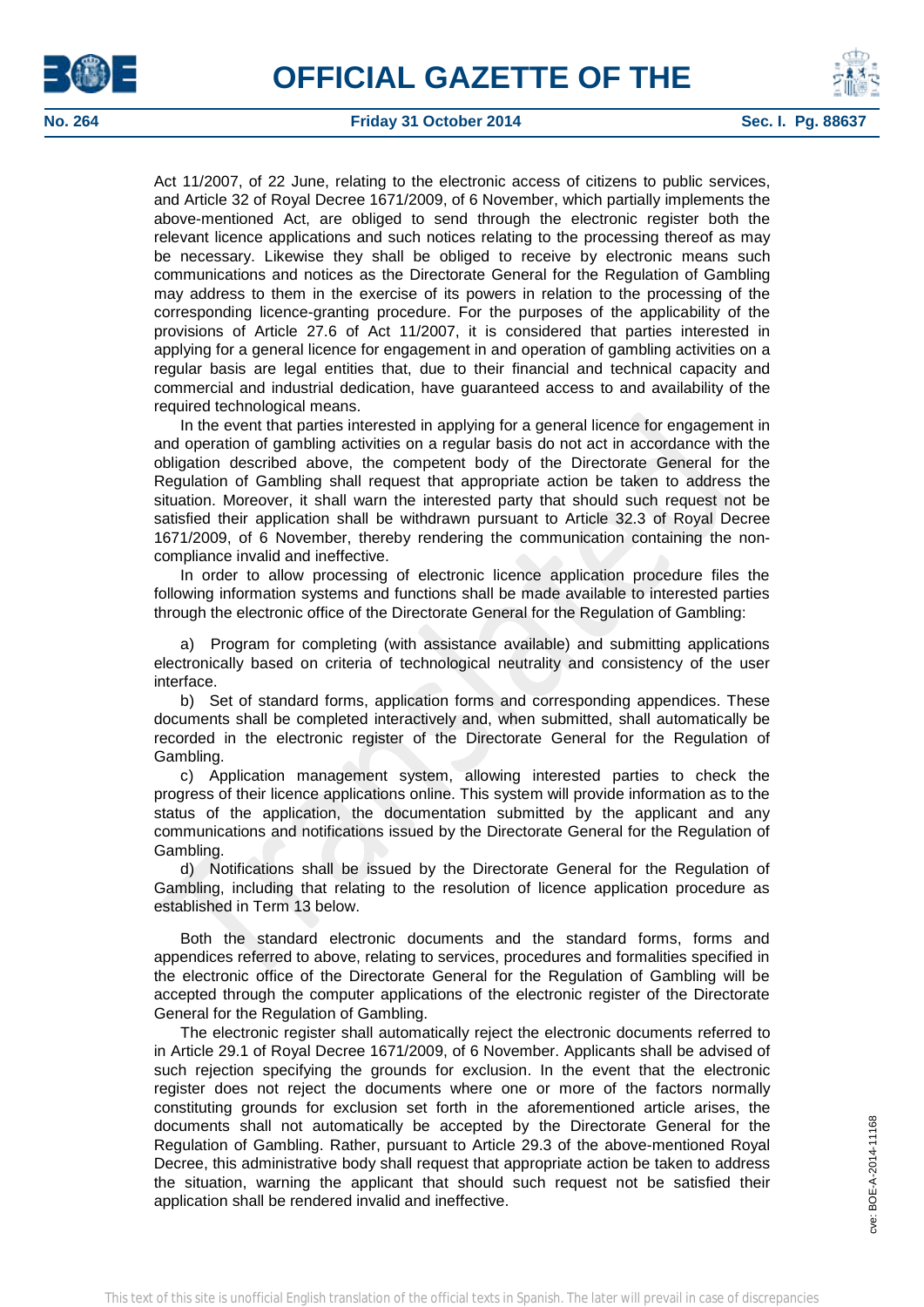





The electronic office of the Directorate General for the Regulation of Gambling shall contain information on the criteria in terms of the formats and requirements to be met by the electronic documents to be submitted via the electronic register, in accordance with the provisions of the Spanish National Interoperability Framework and the Spanish National Security Framework.

2. General licences for engagement in and operation of gambling activities on a regular basis may be applied for by legal entities that, pursuant to Article 10 of the Gambling Act 13/2011, of 27 May, and Article 13 of Royal Decree 1614/2011, of 14 November, implementing the Gambling Act 13/2011, of 27 May, on gambling licences, authorisations and registers, meet the following requirements:

a) Have public limited company form or similar company form, with its registered office located in a state belonging to the European Economic Area. If the company's registered office is located in a country other than Spain, it must appoint a permanent representative in Spain with capacity to receive notifications both in person and electronically.

b) The sole company object of the company must be the organisation, commercialisation and operation of gambling activities.

c) Hold minimum fully-paid share capital, as stipulated by the Consolidated Limited Liability Companies Act, approved by Legislative Royal Decree 1/2010, of 2 July, for public limited companies (EUR 60,000). In the case of a non-Spanish company whose share capital is denominated in a currency other than the euro, the amount of the share capital must be equivalent to that established in this term.

d) Be registered or have applied for registration in the Companies Register or, in the case of foreign companies, in an equivalent register, provided that the company is required to do so under the legislation in force in the country where its registered office is located. In any case, registration in the Companies Register must be duly substantiated by the applicant in order for it to be granted.

e) Be registered or have applied for registration in the Special Entrant Section of the General Gambling Licence Register referred to in Article 49-c) of Royal Decree 1614/2011, of 14 November, implementing the Gambling Act 13/2011, 27 May, on gambling licences, authorisations and registers.

f) Not have any of the characteristics provided in Article 13.2 of the Gambling Act 13/2011, of 27 May.

g) Comply, either by itself or through a third party, with the requirements established in Royal Decree 1613/2011, of 14 November, elaborating on the technical requirements of gambling activities under the Gambling Act 13/2011 of 27 May, and in the provisions that implement them.

h) Upon submitting the application for a general licence, not offer gambling activities related with the licence or licences applied for to gamblers in Spain, or engage in advertising or promotional activities specifically related with gambling activities enabled by the licence.

i) Any other requirement of the Gambling Act 13/2011, of 27 May, Royal Decree 1614/2011, of 14 November, elaborating on the licensing, authorisation and registration of gambling activities under the Gambling Act 13/2011, of 27 May, the various Ministerial Orders, which enact the basic regulation for gambling activities and implementing regulations issued by the Directorate General for the Regulation of Gambling.

3. The interested party must expressly declare the participation in the procedure, either directly or indirectly, of other legal entities to which it is in any way related or in which it has a controlling interest, or which have an ownership interest or controlling interest in it.

Likewise, the interested party must declare such controlling interests or relatedness, whether direct or indirect, with respect to other interested parties, and name any legal entities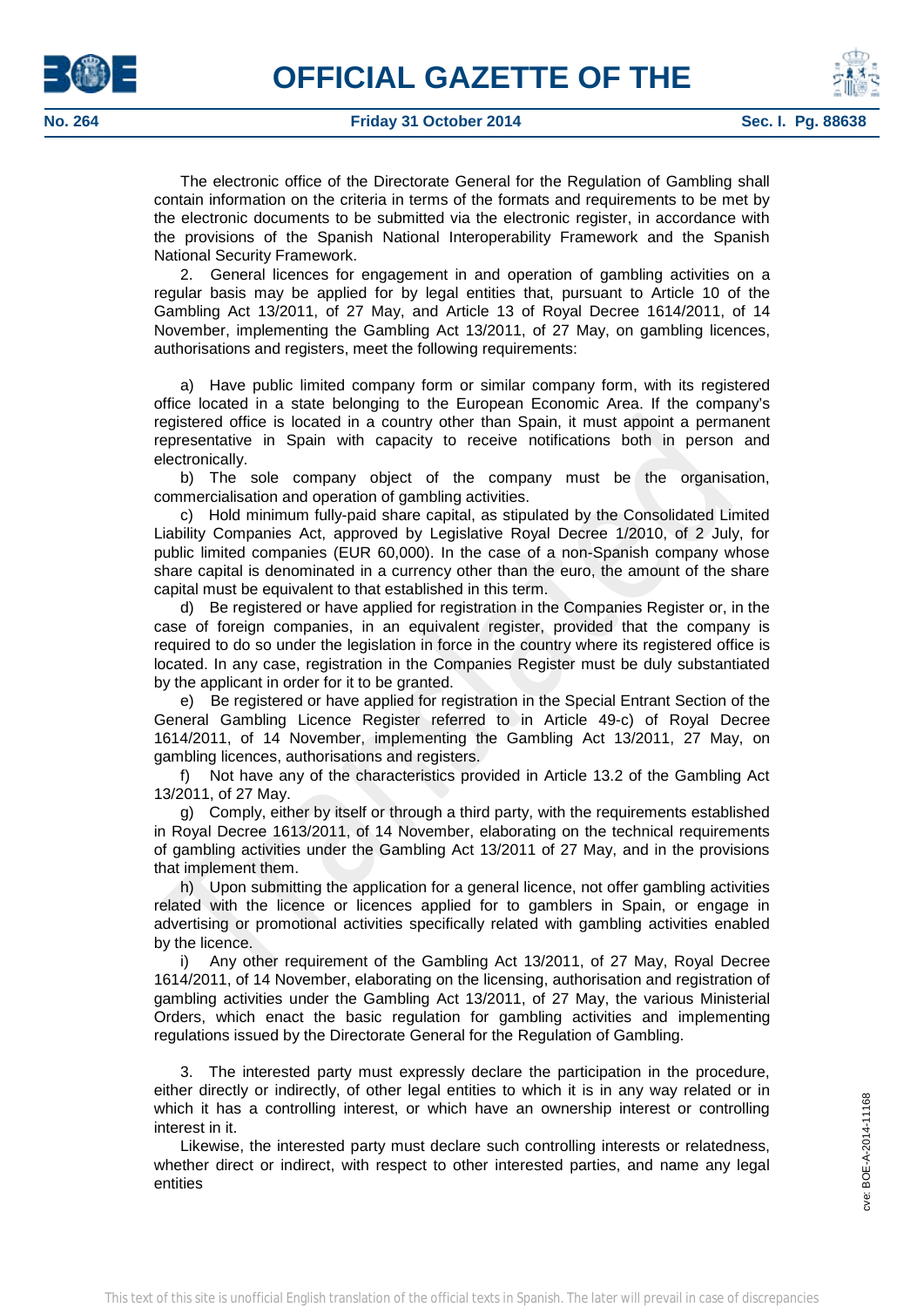



participating in the procedure with which it shares a single decision-making centre.

In addition, it must include a list specifying, as the case may be, such agreements relating to the provision of gambling activities entered into with other applicants for general or specific licences, through which such applicants comply, directly or indirectly, with the requirements of this call.

# Term 6. *General licence application.*

Applicants shall submit their general licence applications electronically, signed by their legal representative, by due power of attorney, using the standard form available in the electronic register of the Directorate General for the Regulation of Gambling. The application shall be signed using the electronic signature systems incorporated into the Spanish national e-ID card or any other advanced electronic signature system accepted by the Spanish central state administration. To this end, the electronic register of the Directorate General for the Regulation of Gambling, directly or by forwarding it to the electronic office of the Spanish Ministry of Industry, Tourism and Trade, will contain the updated record of such advanced electronic signature systems and the necessary requirements for the use thereof.

Submission of the application constitutes unconditional acceptance by the interested party of these terms of reference and the statement of responsibility that it complies with all the conditions stipulated in Term 5 above.

An individual application shall be submitted for each form of gambling activity which the applicant intends to carry on and operate.

# Term 7. *Application documents.*

1. As part of the whole process for the submission of applications, documents and communications, any electronic documents that meet the technical, accessibility, interoperability, security and authenticity requirements defined in the electronic register of the Directorate General for the Regulation of Gambling may be included as additional documentation.

Interested parties may, where appropriate, expressly indicate in their applications what information and documents they request to be treated as confidential on account of them containing personal details or commercial, industrial or business secrets, in which case they shall provide a non-confidential version of the document or documents concerned. Each of the aspects of the documentation submitted by the operator regarding which they request confidentiality must be sufficiently justified. If no request for confidentiality is made it shall be understood that the applicant considers all of the documentation submitted to be non-confidential.

The documentation shall be attached to the general licence application in electronic format and shall consist of the following:

Section 1. Documents substantiating the capacity and representation of the applicant:

a) Documents substantiating the capacity of the applicant:

i. For public limited companies incorporated in accordance with Spanish corporate law: by-laws and deeds of incorporation of the company and, where applicable, those relating to the amendments thereto duly registered in the Companies Register. In the case of ongoing capital increases, it shall suffice to provide a copy of the deed submitted for registration purposes, together with the commitment of the applicant to furnish it once registered within the time limit fixed by law for issuance of the licence.

ii. For legal entities of a similar nature to Spanish public limited companies, domiciled in another Member State of the European Economic Area:

ii.1 By-laws, documents evidencing similarity of company form to Spanish public limited companies and registration in the registers in accordance with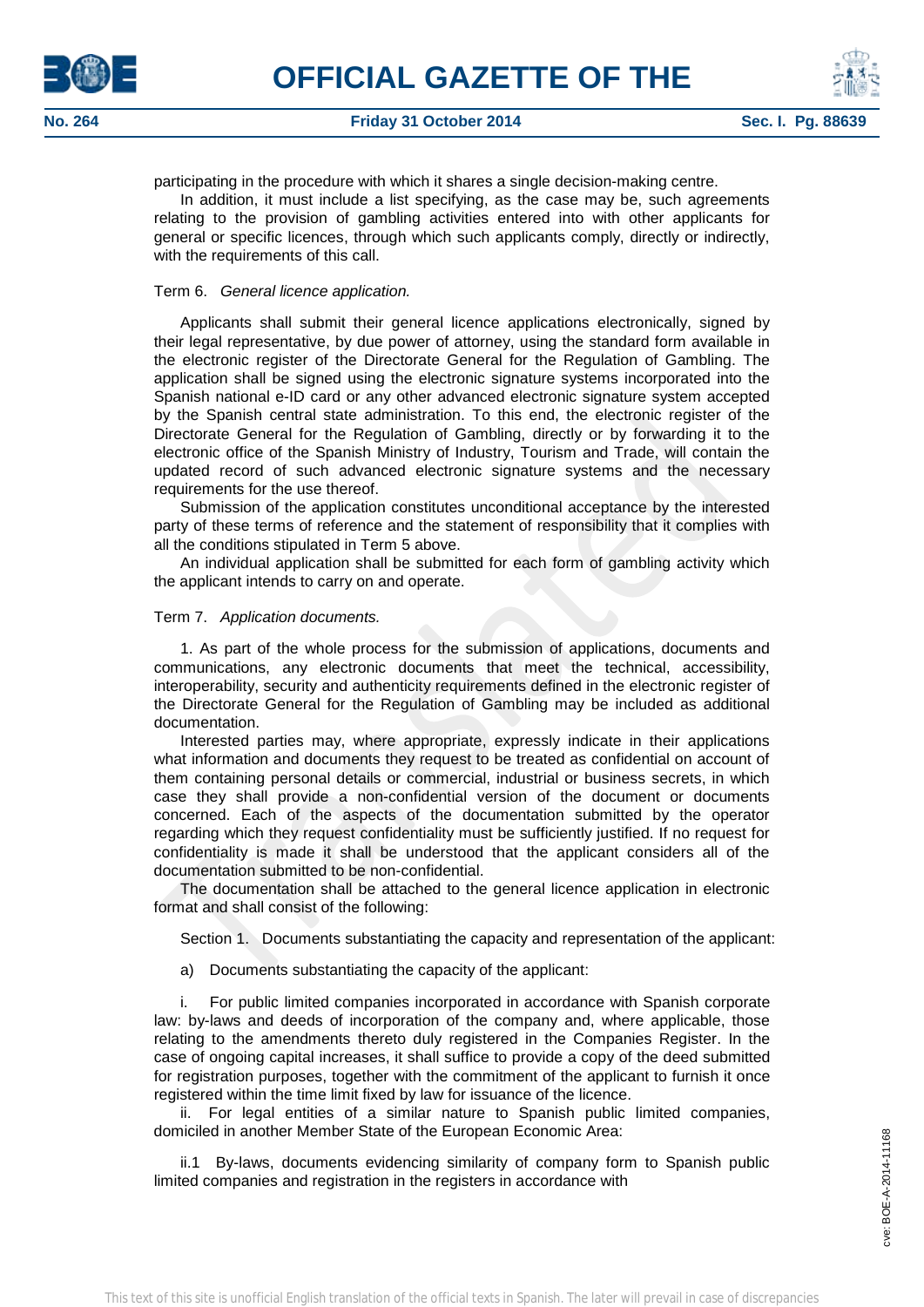



current legislation applicable in each state, as well as, if applicable, those relating to the amendments thereto duly registered in the relevant Register. In the case of ongoing capital increases, it shall suffice to provide a copy of any deeds submitted for registration purposes, together with the commitment of the applicant to furnish it once registered within the time limit fixed by law for issuance of the licence.

ii.2 Evidence of the amount of the company's fully paid share capital, in euros. Where the share capital is denominated in the legal tender of another Member State of the European Economic Area, the supporting documentation provided must also reflect the amount in euros according to the official exchange rate on the Friday of the week prior to submission of the application.

b) Documents demonstrating proof of representation. Parties appearing or signing applications on behalf of the companies concerned shall submit suitable and sufficient power of attorney to that end and, where applicable, duly apostilled, registered in the Companies Register or in the relevant register in the event that registration thereof is legally required, and a photocopy of their national identity card or, in the case of foreign nationals, a certified copy of the equivalent document or passport.

In addition, should the applicant be a foreign legal entity, its permanent representative must also advise of their address in Spain, obligatorily notifying of any updates in this respect. It shall be understood that the representative's address matches the address for notification purposes of the company represented.

In cases in which physical completion and submission of the application form and the required documentation is performed and it is signed with their own electronic signature by a party other than the legal representative of the company concerned, suitable and sufficient power of attorney shall be submitted to that end, which shall also expressly empower the party submitting it to sign for and on behalf of the company concerned all the commitments, statements and statements of responsibility involved in submitting and signing the application, which shall consequently be understood to have been assumed by the company applying for the licence. This power of attorney shall be registered in the Companies Register or in the relevant register in the event that registration thereof is legally required and, where applicable, duly apostilled. A photocopy of their national identity card or, in the case of foreign nationals, a certified copy of the equivalent document or passport shall also be submitted.

c) Commitment to fulfilling the obligations stipulated for licence holders in the Gambling Act 13/2011, of 27 May, in its implementing regulations and in these terms of reference.

d) Statement of responsibility to the effect that the interested company does not find itself in any of the circumstances referred to in Article 13.2 of the Gambling Act 13/2011, of 27 May, and that, specifically at the date of submission of the application, the interested company does not carry on the gambling activities provided for within the scope of the Gambling Act 13/2011, of 27 May, without holding the relevant licence required thereby. The scope of the statement shall include those companies which, by virtue of the parties that govern them or other circumstances, may be assumed to be a continuation of or derived from, via transformation, merger or succession, other companies with the same characteristics.

The Directorate General for the Regulation of Gambling, where appropriate, may request such documentation as considered necessary to provided evidence of the interested party's statement.

e) Details of the main shareholders or partners of the applicant entity, the company's board of directors, management and employees directly involved in the carrying on of gambling activities, as well as spouses or persons with whom they cohabit, and ascendants and descendants in the first degree. The provisions of the regulations of the country where the company's registered office is located shall be used to determine whether an ownership interest is significant or not.

In the event that some or other of the main shareholders or partners of the applicant entity is a legal entity, details must also be provided of the main shareholders or partners, the company's board of directors and management of such legal entity.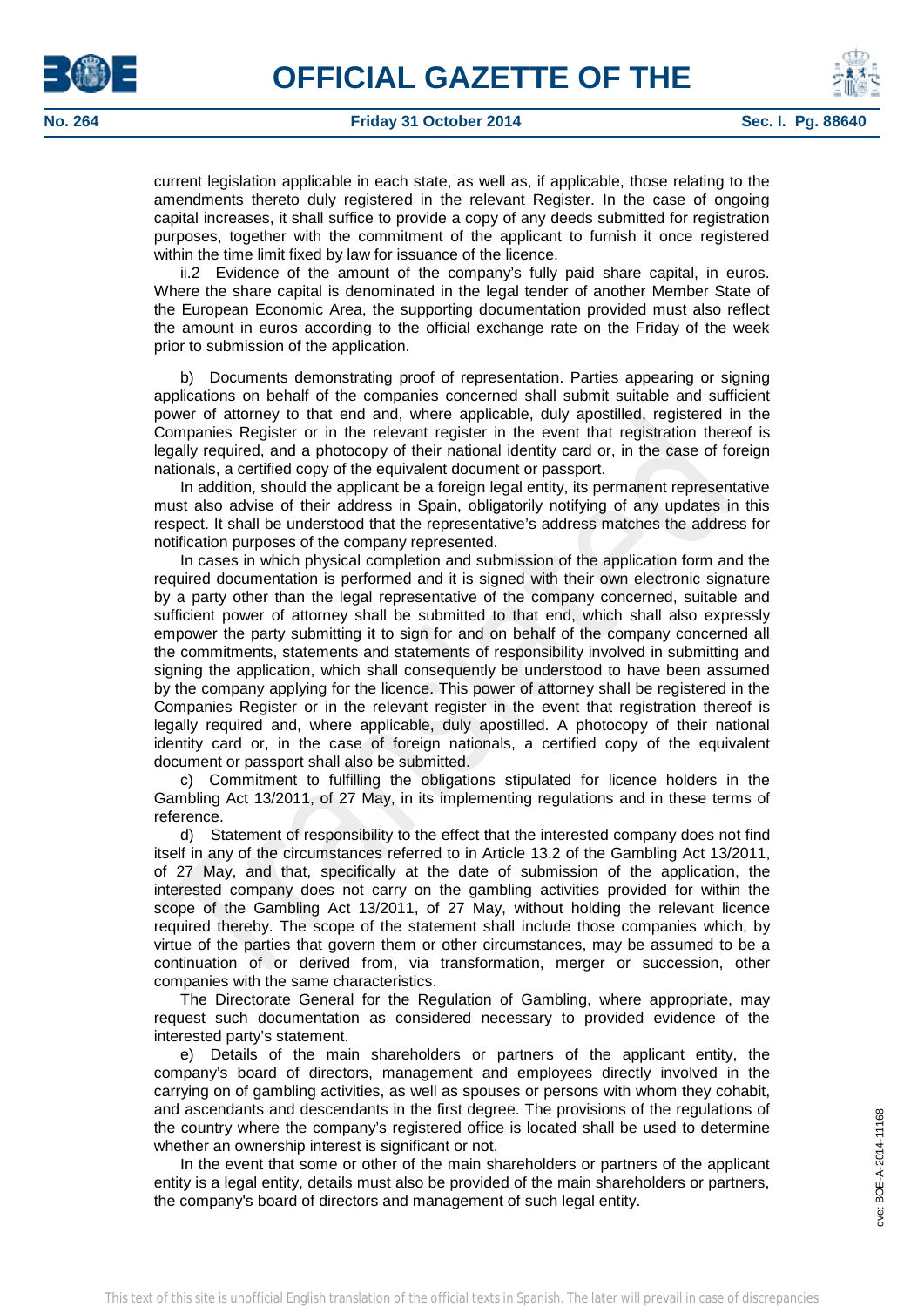



Should the applicant company belong to a group that is under the obligation to present consolidated financial statements, it must also present details of the main shareholders or partners, board of directors and management of the group's parent. In this case, it must also submit an organisation chart detailing the structure and composition of the corporate group.

f) Statement of responsibility by means of which the beneficial owner of the company is identified, pursuant to Article 4 of the Prevention of Money Laundering and Financing of Terrorism Act 10/2010, of 28 April. In cases where, in accordance with the provisions of the aforementioned act, there does not exist a beneficial owner of the company, such circumstance shall be declared.

g) Statement of non-EU ownership interests held in the share capital of the applicant company or in that of the group to which it belongs, if any. In the case of publicly listed companies, non-EU ownership interests held in the share capital which must have been identified as per the corresponding securities market legislation, must be stated.

h) Certificates issued by administrative bodies or the substitute documents evidencing that the applicant is up to date with its tax obligations and is in compliance with its obligations vis-à-vis the Social Security or, where appropriate, express authorisation from the Directorate General for the Regulation of Gambling to request said certificates from the competent Spanish authority.

i) Statement through which the applicant submits to the jurisdiction of the Spanish courts in relation to any action arising from the general licence granted, waiving, where applicable, the foreign jurisdiction that may correspond to it.

j) Operational plan provided in Article 10.2 of the Gambling Act 13/2011, of 27 May, the content of which is contained in Appendix II of the Order approving these terms of reference.

k) Description of the systems and procedures for the prevention of money laundering and financing of terrorism referred to in the Prevention of Money Laundering and Financing of Terrorism Act 10/2010, of 28 April, and its implementing regulations. Specifically, a complete manual on the systems and procedures for the prevention of money laundering and financing of terrorism, duly updated and adapted to Spanish legislation on such matters and the activity that is going to be carried on in Spain, must be provided.

The manual must contain descriptions of the following:

i. The policies and procedures applied in terms of due diligence, reporting, record keeping, internal control, risk assessment and management, ensuring compliance with the relevant provisions and communication to the Executive Service for the Prevention of Money Laundering and Monetary Offences.

ii. The specific policy on the admission of customers, which must include a description of the customers that could present a risk classed as above average according to the factors determining the legally bound party in accordance with applicable international standards. This policy must be implemented gradually, and extreme precautions must be adopted with respect to those customers who present a risk classed as above average.

The categories of risky customers must be detailed in the manual, and adequate descriptions of the alert systems allowing to detect and carry out special monitoring of these customers must be included.

iii. Criteria for identifying customers established by operators for the purposes of compliance with the provisions of Article 21.2 of Royal Decree 304/2014, of 5 May, enacting the Regulations of the Prevention of Money Laundering and Financing of Terrorism Act 10/2010, of 28 April.

l) Where appropriate, application for authorisation to engage in advertising, promotional and sponsorship activities.

m) Full copy of the agreement entered into with all the providers that participate or are going to participate in engagement in and operation of the gambling activities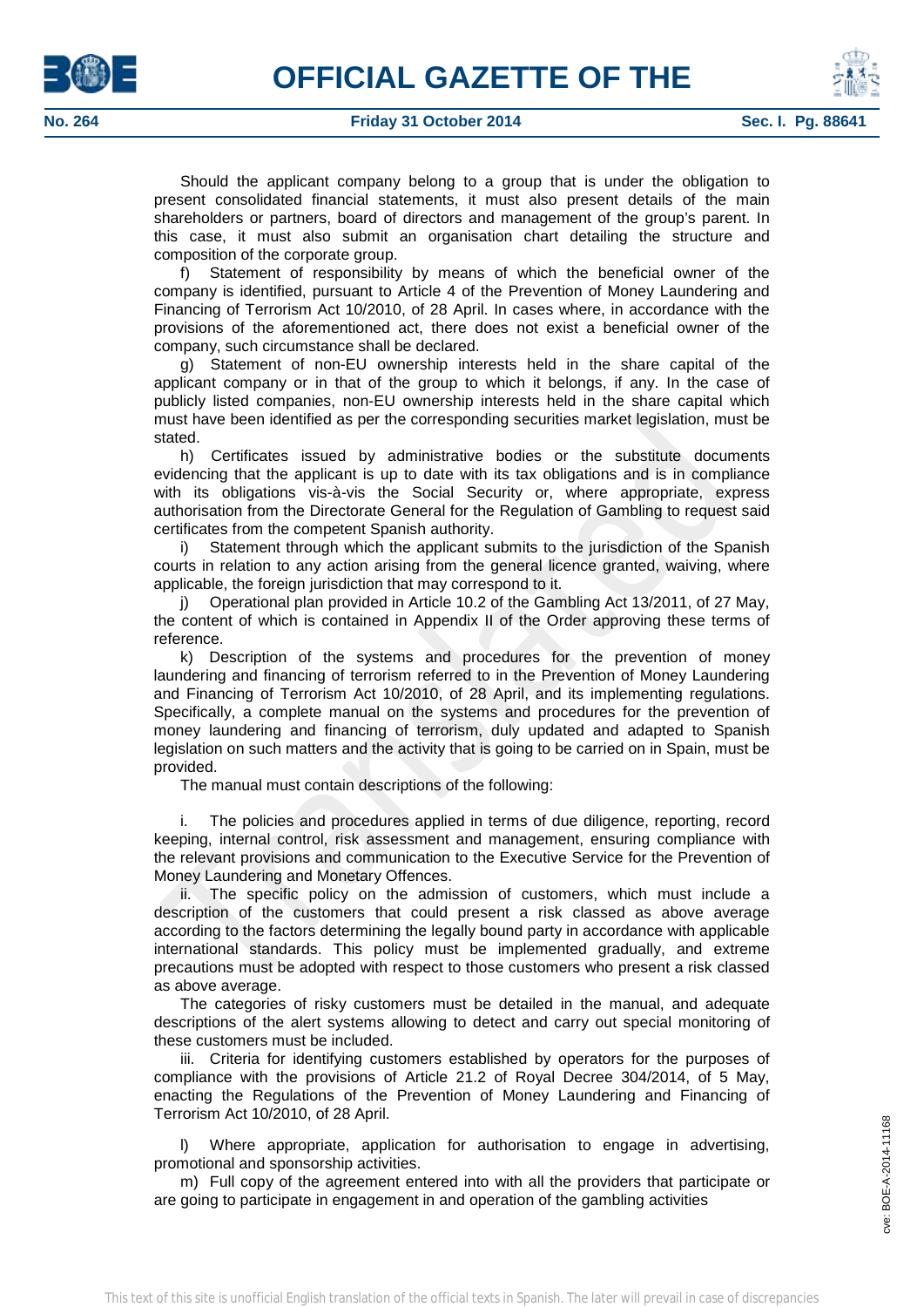



enabled by the general licence applied for if they affect the essential elements of the activity enabled by the licence and comply with the requirements of the regulations applicable to the licence. Should the agreements not have been entered into, the applicant shall identify the provider or providers with which it is negotiating the aforementioned agreements, shall provide the pre-agreements entered into and shall undertake to furnish a full copy of such agreements within the term set for applying for general licences.

Specifically, the agreements relating to gambling platform services management, customer management and management of the basic infrastructure of the technical gambling system and, among them, those relating to the data processing centre, servers and replica servers, price and risk management and the internal control system. In addition, standard forms for agreements entered into with companies providing membership services must be furnished.

n) Statement of responsibility to the effect that, at the date of submission of its application, the company does not carry on gambling activities or advertising or promotional activities covered by the scope of the general licence sought.

o) Commitment to not engage in gambling activities or advertising or promotional activities covered by the scope of the general licence sought until it is actually granted.

Section 2. Documents evidencing economic and financial solvency:

a) Audited financial statements corresponding to the last three financial years, filed at the Spanish Companies Registry or, in the case of foreign legal entities, at the Companies Registry corresponding to them. The corresponding auditors' reports must be furnished.

Should the applicant belong to a group that is under the obligation to present consolidated financial statements, it must also present the financial statements corresponding to the group for the last financial year ended.

b) Statement as to the global business volume of the group, if any, to which the applicant entity belongs, in the last three financial years for which information is available.

c) Description and origin of existing equity and borrowed capital, which it is envisaged will be used to operate gambling activities enabled by the licence, along with the relevant supporting documentation.

d) Proof of payment of the fees referred to in paragraphs b) and d) of Article 49.2 of the Gambling Act 13/2011, of 27 May.

e) Proof of provision of the guarantees referred to in Term 10 below.

f) Standard agreement form for the gambling activity that the applicant proposes to offer participants, in accordance with Article 32 of Royal Decree 1614/2011, of 14 November, elaborating on the licensing, authorisation and registration of gambling activities under the Gambling Act 13/2011, of 27 May, including the general contractual and sales terms and conditions or clauses.

With regard to newly incorporated companies, the Directorate General for the Regulation of Gambling, at the request of the applicant and for justified reasons, may authorise substantiation of their economic and financial solvency by means of other documents.

Applicant entities may provide evidence of their solvency by means of certificates and statements issued for such purposes by the regulating bodies of the autonomous regions in which they are permitted to carry on gambling activities or of the Member States of the European Economic Area where their registered office is located.

Section 3. Documents evidencing technical solvency:

a) Technical project complying with the requirements contained in Appendix III of the Order approving these terms of reference.

b) Preliminary report issued by one or several bodies designated for such purposes by the Directorate General for the Regulation of Gambling in which it is certified, pursuant to paragraph c) of the technical project presented, that it includes the requirements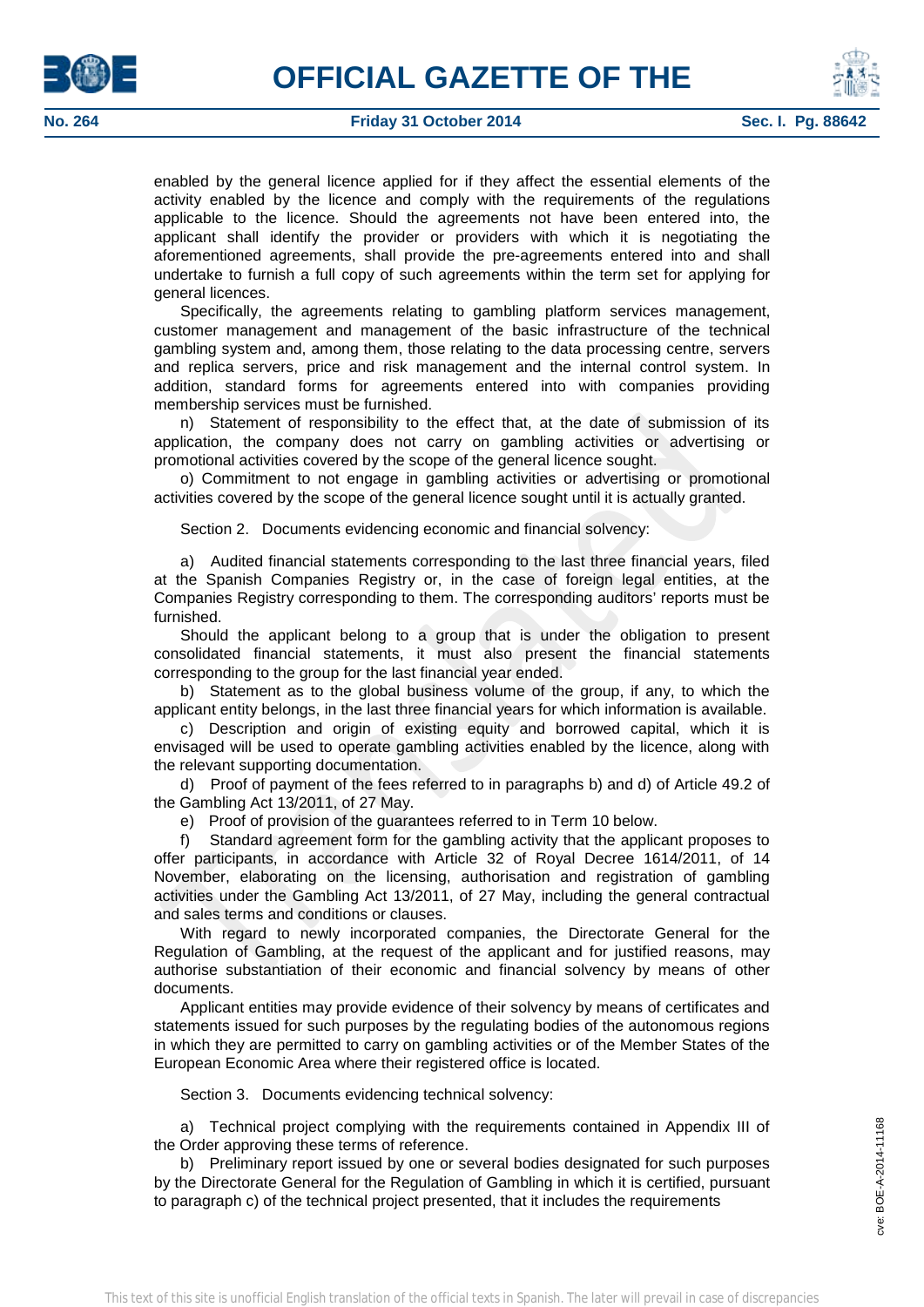





c) Certification issued by one or several bodies designated by the Directorate General for the Regulation of Gambling, which evidences that the operator's internal control system complies with technical specifications, and that the gambling operations data storage system is located in Spain.

d) Details of the ".es" domain names registered or which are going to be used by the interested party to engage in and operate gambling activities via internet or to comply with any other obligation established by the Gambling Act 13/2011, of 27 May, or by its implementing regulations. In addition, details of the domains used by the operator's to carry on gambling activities in any jurisdiction.

e) Commitment by the legal representative to ensure that the operator's privacy and confidentiality will be implemented in accordance with the provisions laid down in Organic Act 15/1999, of 13 December, on Personal Data Protection.

f) Statement indicating the structure of the technical personnel, either direct employees of the company or otherwise, which the latter has at its disposal for the purposes of engagement in gambling activities, in particular those responsible for quality and security control.

g) Statement of responsibility to the effect that all of the technical systems described in the technical project are at the disposal of the company applying for the licence.

h) Professional experience of the management of the entity responsible for carrying on gambling activities enabled by the licence.

i) Statement as to the entity's annual average headcount.

j) Description of the measures adopted to ensure that the designated current account is indeed associated with the purpose provided in Article 39 of Royal Decree 1614/2011, of 14 November, which elaborates on the licensing, authorisation and registration of gambling activities under the Gambling Act 13/2011, of 27 May, and in particular, the procedure referred to in Article 39.2. The aforementioned account and the parties holding powers to avail of the funds contained therein must also be specified.

2. Without prejudice to the requirement that all documents accompanying applications for licences be submitted electronically, the documents, hard copies of which need to be provided for the purposes of validity, may be presented through the channels provided for in Article 38.4 of the Legal Regime Applicable to Public Administrations and the Common Administrative Procedure Act 30/1992, of 26 November, within ten days from the submission of the corresponding electronic form.

It shall be necessary to provide hard copies of the following documents to ensure their validity, without prejudice to the fact that the Directorate General for the Regulation of Gambling may require any other documents that it also considers necessary:

• Section 1-a) Documents substantiating the capacity of the applicant:

• Section 1-b) Documents demonstrating proof of representation.

• Section 2-d) Proof of payment of fees for gambling administration, when it has not

been made in cash or online, approved by Subsecretariat Resolution of 20 June 2014.

• Section 2-e) Guarantees referred to in Term 10 below.

• Section 3-b) Preliminary certification report based on the technical project presented

• Section 3-c) Certification of the operator's internal control system.

A form that must be completed in order to submit the documents, hard copies of which are required, will be made available through the electronic office of the Directorate General for the Regulation of Gambling. When completing this form the documents provided shall be identified, as shall the secure verification codes (SVCs) of the digital documents submitted online and the application number, to which they shall be attached.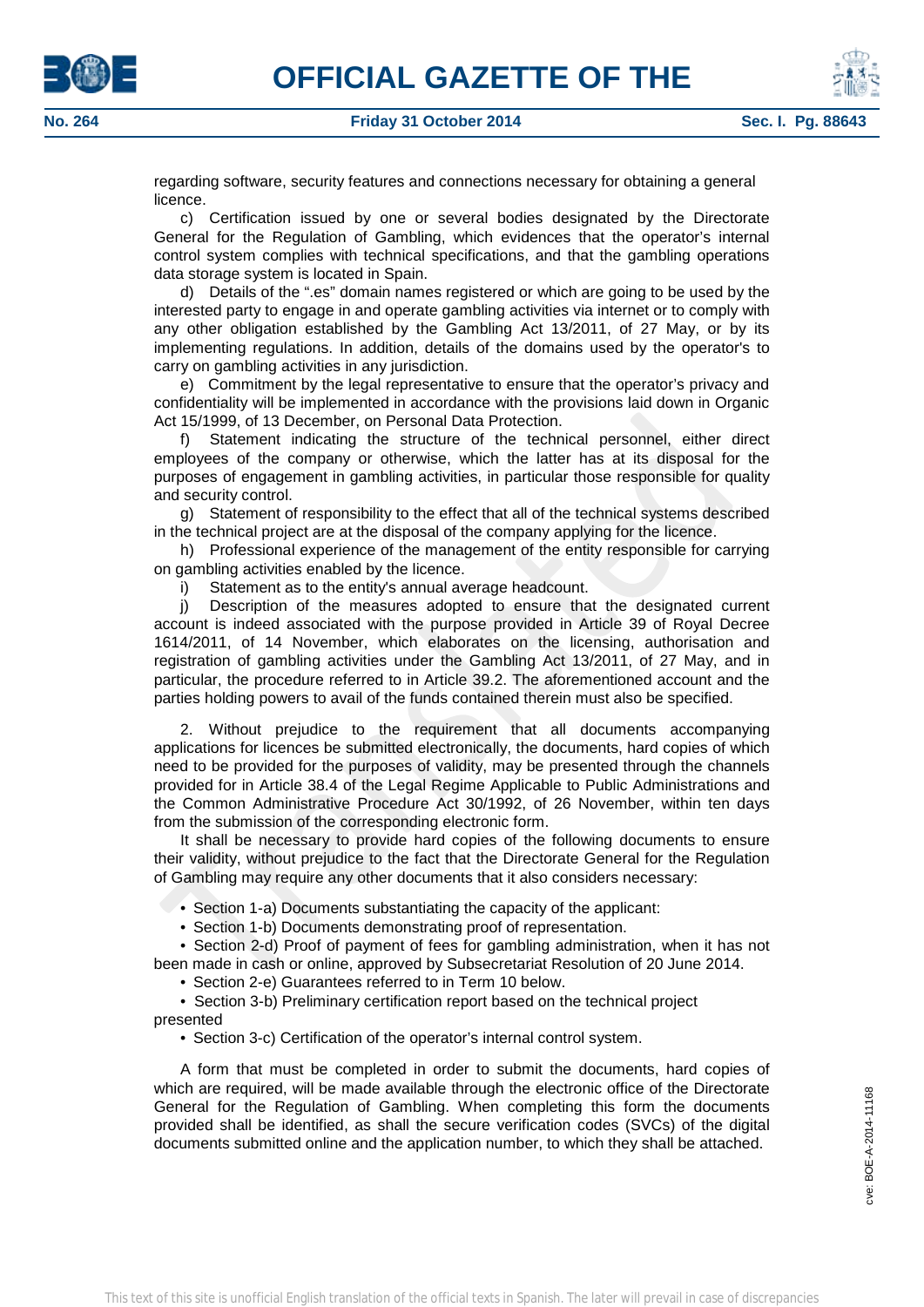



The Directorate General for the Regulation of Gambling may at any stage of the procedure request the original documents based on which the electronic files included in the application were generated so as to be able to verify their validity and consistency.

3. Public documents issued by the authorities of countries other than Spain shall be submitted duly apostilled.

All documentation shall be translated into Spanish. The Directorate General for the Regulation of Gambling may request the translation of such documents as it considers relevant on account of the nature thereof.

It shall not be necessary to submit those documents that have already been provided by the applicant itself to the Directorate General for the Regulation of Gambling. In such cases it will suffice to identify the procedure or file to which they were attached.

## Term 8. *Simultaneous submission of specific licence applications.*

In accordance with the provisions set forth in Article 17.2 of Royal Decree 1614/2011, of 14 November, elaborating on the licensing, authorisation and registration of gambling activities under the Gambling Act 13/2011, of 27 May, parties applying for a general licence subject to the call regulated by these terms of reference may simultaneously apply for any specific licences associated with the general licence applied for.

In any case, granting of the specific licence applied for, without prejudice to the processing of the application, shall be conditional on granting of the corresponding general licence.

Term 5 above stipulates that, when applying for a general licence, both the relevant applications and all communications related to the processing of applications must be sent by applicants through the electronic register. Likewise it establishes that they must receive by electronic means such communications and notices as the Directorate General for the Regulation of Gambling may address to them in the exercise of its powers in relation to the processing of the corresponding licence-granting procedure. The same obligations apply to applications for a specific licence submitted by applicants simultaneously with applications for the general licence with which they are associated.

# Term 9. *Place where application is to be submitted.*

Licence applications, together with the documentation specified in Term 7 above, shall be submitted through the electronic register of the Directorate General for the Regulation of Gambling. This electronic register shall allow applications, documents and communications to be submitted twenty-four hours a day, every day of the term fixed for the submission of applications, except for the last day of this period, on which they shall only be allowed until the time provided in Term 4 above, without prejudice to the interruptions established in paragraph 2 of Article 30 of Royal Decree 1671/2009, of 6 November, when the carrying out of technical or operational maintenance work is justifiable. Such eventuality will be reported through the electronic register and the electronic office of the Directorate General for the Regulation of Gambling.

For the relevant purposes the electronic office of the Directorate General for the Regulation of Gambling shall always show in a readily visible place:

a) The calendar of public holidays relating to procedures and formalities, which will be determined in the annual resolution published by the Ministry of the Presidency in the Official Gazette of the Spanish state.

b) The correct date and time, which shall be the transaction date and time in the electronic register, the synchronisation of which shall be established in accordance with Article 15 of Royal Decree 4/2010, of 8 January, regulating the Spanish National Interoperability Framework.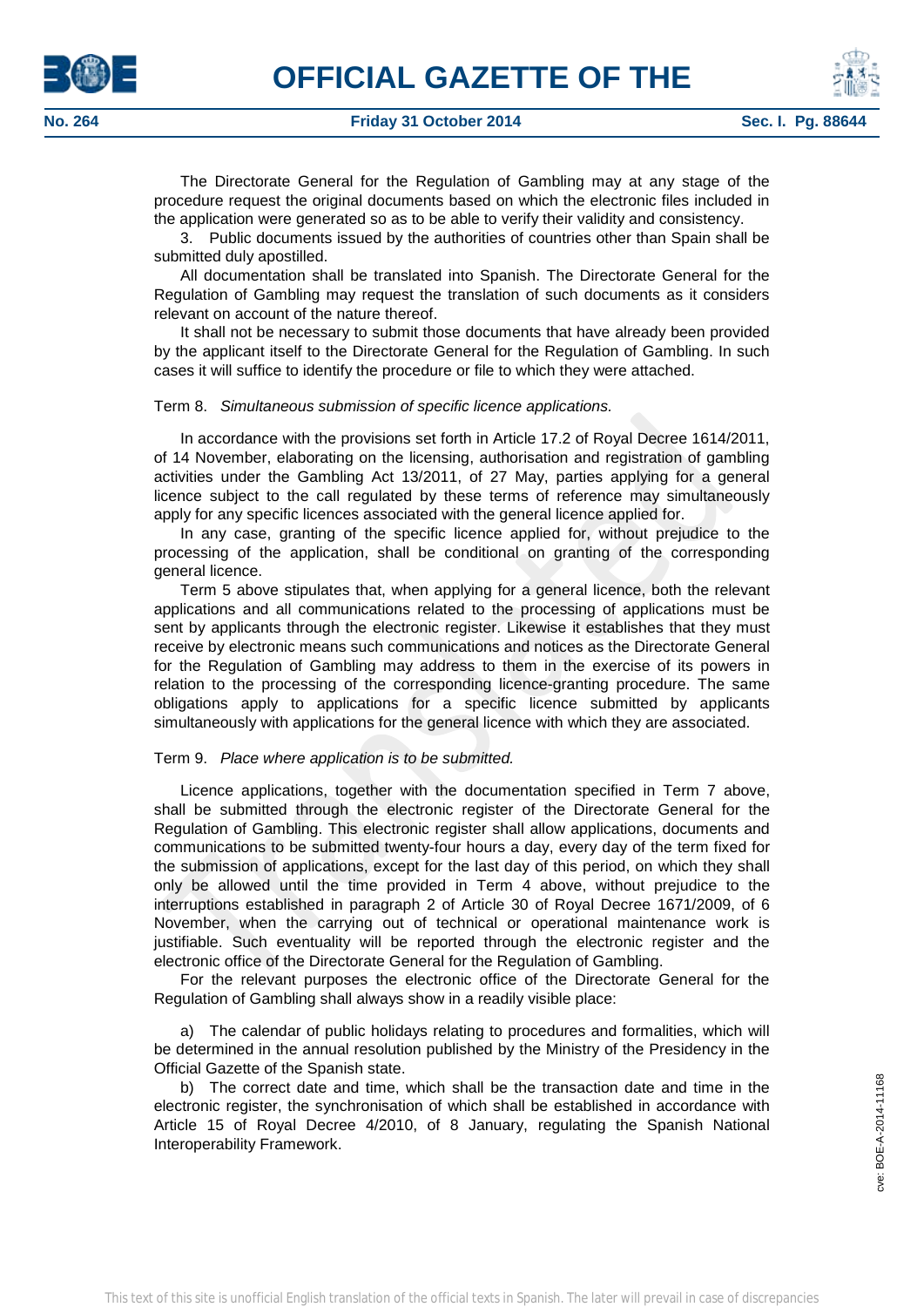The calculation of deadlines shall be based on the provisions of paragraphs 3, 4 and 5 of Article 26 of Act 11/2007, of 22 June, on the electronic access of citizens to public services.

When each application is received the electronic register shall automatically issue a receipt signed electronically via a competent body stamp and a secure verification code, which may be printed, and which shall reflect the data provided by the applicant, the date and time of submission, the input record number and other contents in accordance with the provisions laid down in Article 30.3 of Royal Decree 1671/2009, of 6 November.

# Term 10. *Guarantees.*

1. The interested party must submit the document demonstrating proof of provision of the guarantee associated with each general licence applied for.

2. Guarantees must be provided to the Directorate General for the Regulation of Gambling, in any of the forms admitted per Article 43 of Royal Decree 1614/2011, of 14 November, which elaborates on the licensing, authorisation and registration of gambling activities under the Gambling Act 13/2011, of 27 May, in accordance with the guarantee requirements and standard forms contained in the Resolution issued to that effect by the Director General for the Regulation of Gambling.

Applicants wishing to provide a cash guarantee must notify the Directorate General for the Regulation of Gambling of this intention in sufficient advance in order that the number of the bank account designated for such purposes can be provided to them and the guarantee can be provided within the deadline for the submission of applications referred to in Term 4 above.

3. The amount of the guarantees associated with the general licence is that established in Appendix I of Royal Decree 1614/2011, of 14 November, which elaborates on the licensing, authorisation and registration of gambling activities under the Gambling Act 13/2011, of 27 May, in accordance with the guarantee requirements and standard forms contained in the Resolution issued to that effect by the Director General for the Regulation of Gambling.

4. Operators that hold at least one general licence applying for general licences under Article 10 of the Gambling Act 13/2011, of 27 May, shall not be obliged to provide, along with their application, any additional guarantee or difference between the guarantee amount already paid and that payable at the time of submitting the new application. Such obligation shall be replaced by a statement attesting to this circumstance and specifying the general licences already held by the applicant. Without prejudice to the foregoing, in the event that the pre-existent general licence is only that referred to in Article 3-e) of the Gambling Act 13/2011, of 27 May, gambling operators applying for at least one new general licence must pay any difference between the guarantee amount already paid and that payable at the time of submitting the new application up to one million euros and submit documentary proof of such payment, together with the application for the new general licence, to the Directorate General for the Regulation of Gambling.

# *Section three. Procedure*

# Term 11. *Procedure.*

1. The procedure for granting general licences begins on the day following publication of the Order approving the above terms of reference.

2. Each general licence application shall lead to the relevant procedure being initiated which, without prejudice to the eventual extensions and interruptions of deadline periods, shall conclude by resolution within six months of the application being submitted.

3. In view of the general licence application, the Directorate General for the Regulation of Gambling shall examine the documentation provided by the applicant and the degree of compliance with the requirements of applicable legislation and the above terms of reference.



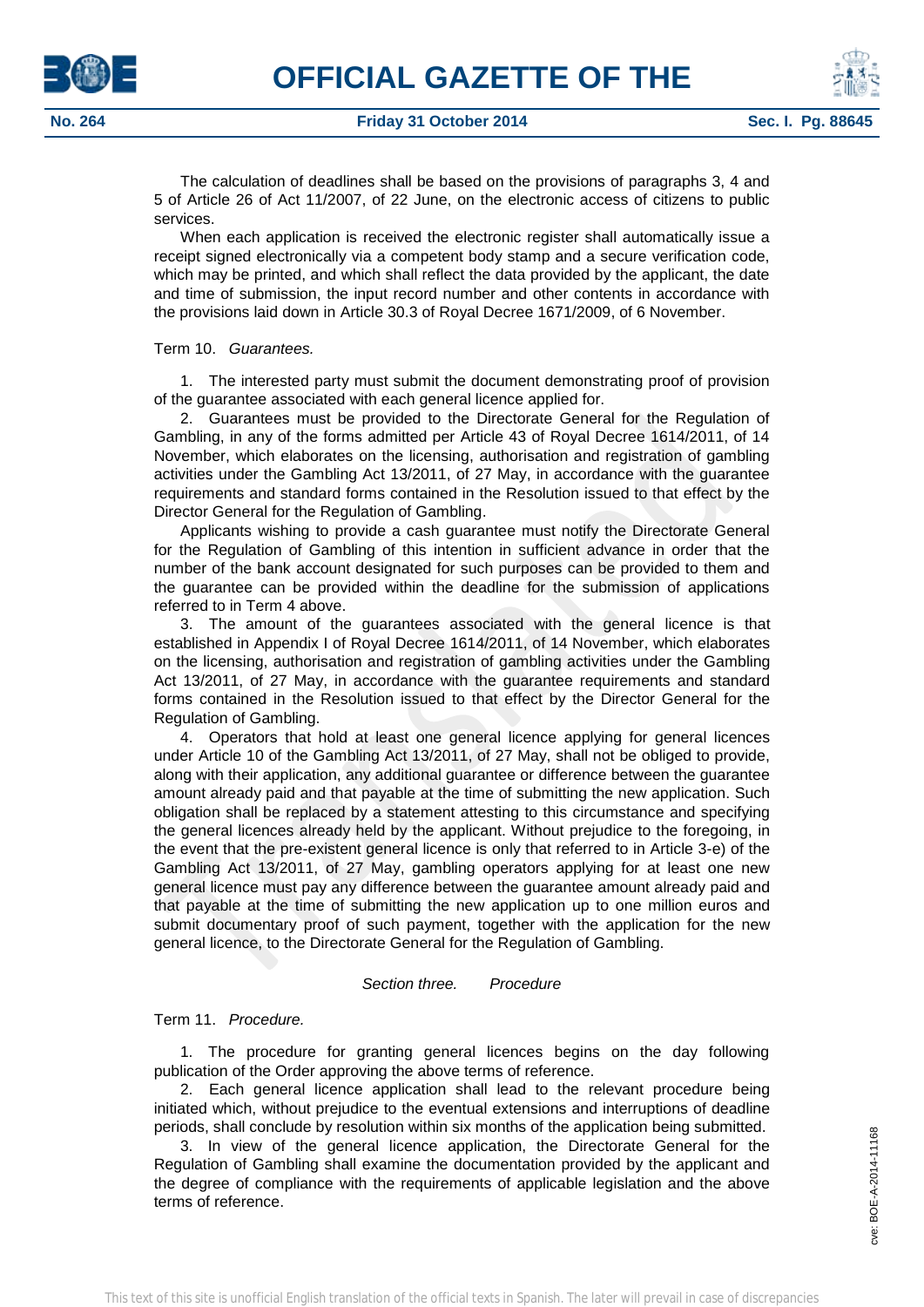



## **No. 264 Friday 31 October 2014 Sec. I. Pg. 88646**

The Directorate General for the Regulation of Gambling may request the applicant to, within ten days of notification of the request, correct any aspects of their application which render it incomplete, providing any missing documentation or such additional information as might be necessary so that the application can be processed. The procedure shall be interrupted during the time elapsed between notification being communicated to the applicant and the request being satisfied. If the applicant does not satisfy the request within the deadline established, its application shall be withdrawn and the file relating thereto shall be closed pursuant to Article 42.1 of the Legal Regime Applicable to Public Administrations and the Common Administrative Procedure Act 30/1992, of 26 November.

The provisions of the preceding paragraph are without prejudice to the right of the Directorate General for the Regulation of Gambling to request additional information and clarifications at any stage of the procedure, for the same purposes as those mentioned in connection with the interruption of the procedure.

4. Applicants shall be notified individually of any corrective action needed and any other matters that affect their interests through the appearance system in the electronic office of the Directorate General for the Regulation of Gambling, as provided for in Term 13 below.

Notwithstanding the foregoing, the Directorate General for the Regulation of Gambling may send applicants communications relating to action to be taken by e-mail to the e-mail addresses provided in their applications. Such communications shall not, under any circumstances, be considered as full notification.

5. Applicants must submit both the documentation corresponding to the necessary corrective action and any other additional documentation missing from the previously submitted applications, making express mention of the individual record code number, which allows the file concerned to be identified, by completing the form made available for that purpose through the electronic office of the Directorate General for the Regulation of Gambling.

Interested parties may, where appropriate, expressly indicate when submitting documentation corresponding to the corrective action and any additional documentation what information and documents they request to be treated as confidential on account of them containing personal details or commercial, industrial or business secrets, in which case they shall provide a non-confidential version of the document or documents concerned. Each of the aspects of the documentation submitted by the operator regarding which they request confidentiality must be sufficiently justified. If no request for confidentiality is made it shall be understood that the applicant considers all of the documentation submitted to be non-confidential.

The documentation corresponding to the corrective action and any additional documentation must be submitted online. Those documents, hard copies of which need to be provided for the purposes of validity, may be presented through the channels provided for in Article 38.4 of the Legal Regime Applicable to Public Administrations and the Common Administrative Procedure Act 30/1992, of 26 November, within ten days from the submission of the corresponding electronic form. Failure to meet this deadline for the submission of additional documentation may lead to it being requested as provided in Article 71 of the Legal Regime Applicable to Public Administrations and the Common Administrative Procedure Act 30/1992, of 26 November.

For the purpose of considering the documents that are required to be submitted in paper form to ensure validity, the provisions set forth in paragraph 2 of Term 7 above shall be applicable.

When each document is submitted the electronic register shall automatically issue a receipt signed electronically with the specifications set out in Term 9 above for the submission of licence applications.

In accordance with the specifications of the software tools and communication channels available, the Directorate General for the Regulation of Gambling may limit the maximum length of documents to be submitted in one session.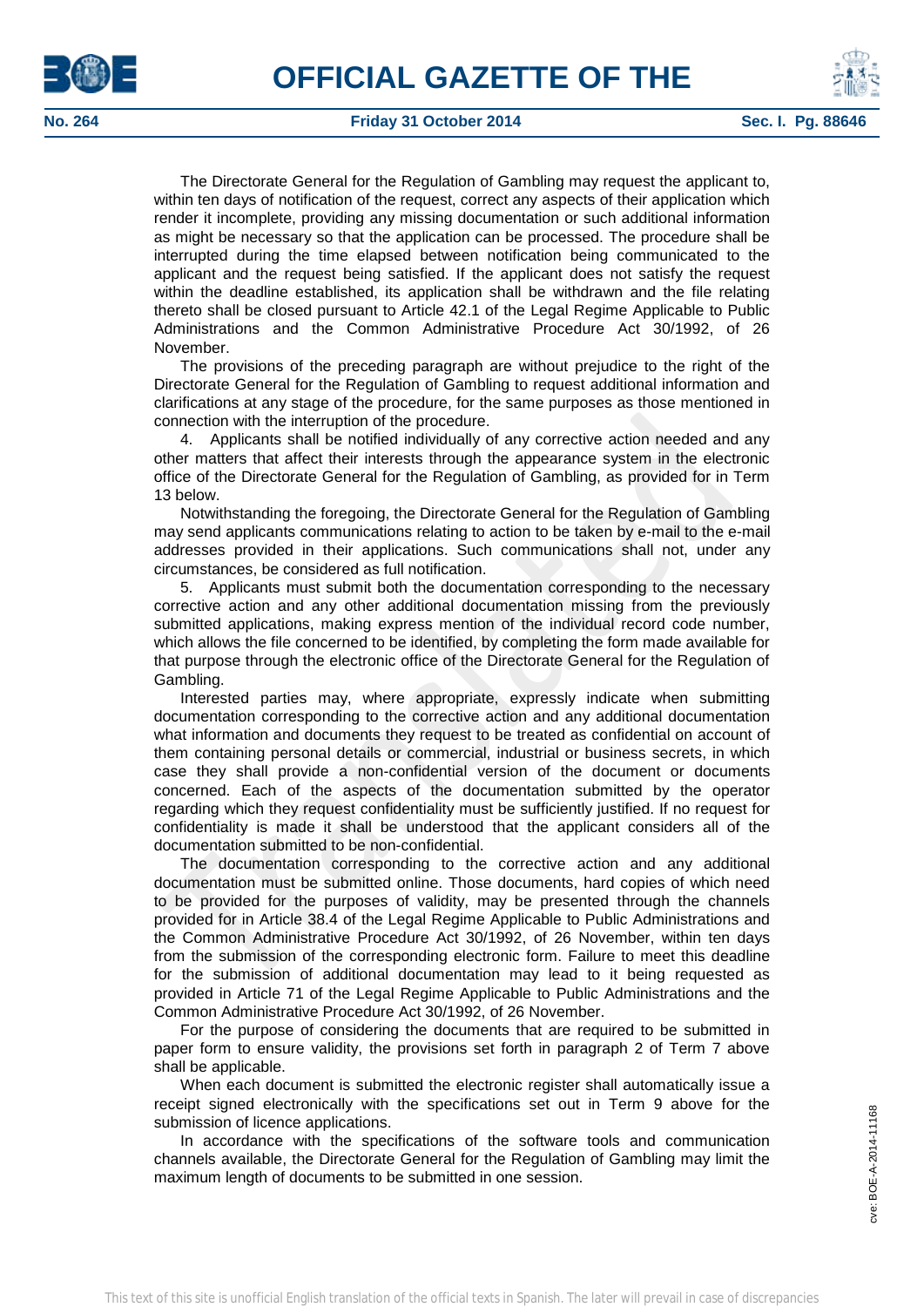



6. The Directorate General for the Regulation of Gambling shall inform the autonomous regional governments of any applications affecting their territory so that they can issue the report referred to in Article 9 of the Gambling Act 13/2011, of 27 May, within the period established in Article 83.2 of the Legal Regime Applicable to Public Administrations and the Common Administrative Procedure Act 30/1992, of 26 November.

7. The Directorate General for the Regulation of Gambling shall also notify the Executive Service for the Prevention of Money Laundering and Monetary Offences of the applications so that it can issue the report referred to in Article 16.5 of Royal Decree 1614/2011, of 14 November, which elaborates on the licensing, authorisation and registration of gambling activities under the Gambling Act 13/2011, of 27 May. Where appropriate, applicants shall be informed of the suspensive effects on the time frame for resolving their application arising from such requirement.

8. The Directorate General for the Regulation of Gambling may request other public bodies and authorities to issue any reports they consider necessary so as to help it make a decision on the granting of the licence. Where appropriate, applicants shall be informed of the suspensive effects on the time frame for resolving their application arising from such requirement.

# Term 12. *Resolution.*

Within the term established for resolution of the procedure, the Director General for the Regulation of Gambling, subject to the reports provided being assessed, pursuant to Article 16 of Royal Decree 1614/2011, of 14 November, which elaborates on the licensing, authorisation and registration of gambling activities under the Gambling Act 13/2011, of 27 May, shall issue a ruling, granting the licence or rejecting said application, specifying the reasons for such decision and, if appropriate, shall agree to register it in the relevant section of the General Gambling Licence Registry.

In any case, issuance of the general licence shall be conditional on submission, within the non-extendable period of four months from notice being served to the applicant of the granting of the aforementioned licence, on the final technical gambling system certification report or reports and the subsequent authorisation thereof by the Directorate General for the Regulation of Gambling, within the deadline and in accordance with the procedure referred to in Article 8 of Royal Decree 1613/2011 of 14 November, elaborating on the technical requirements of gambling activities under the Gambling Act 13/2011, of 27 May.

The final certification report or reports on the technical gambling system referred to in the above paragraph shall be drafted by the body or bodies that issued the preliminary report on the technical project referred to in Term 7 above, unless this is not possible for justified reasons duly evidenced by the operator.

# Term 13. *Resolution notification.*

The Directorate General for the Regulation of Gambling shall issue electronic notifications by means of the appearance system through the electronic office.

Access to electronic notifications issued shall require prior proof of the identity of the applicant being provided. Such proof of identification shall be provided by means of any electronic signature system, whether advanced or otherwise, in accordance with the Electronic Signature Act 59/2003, of 19 December, and the Citizens' Electronic Access to Public Services Act 11/2007, of 22 June.

In accordance with the provisions laid down in Article 40.2 of Royal Decree 1671/2009, of 6 November, and in order for the electronic appearance to constitute valid notification in accordance with Article 28.5 of Act 11/2007, of 22 June, the duly identified recipient must be able to view a notification message, before accessing its content, as to the nature of the notification of the government actions,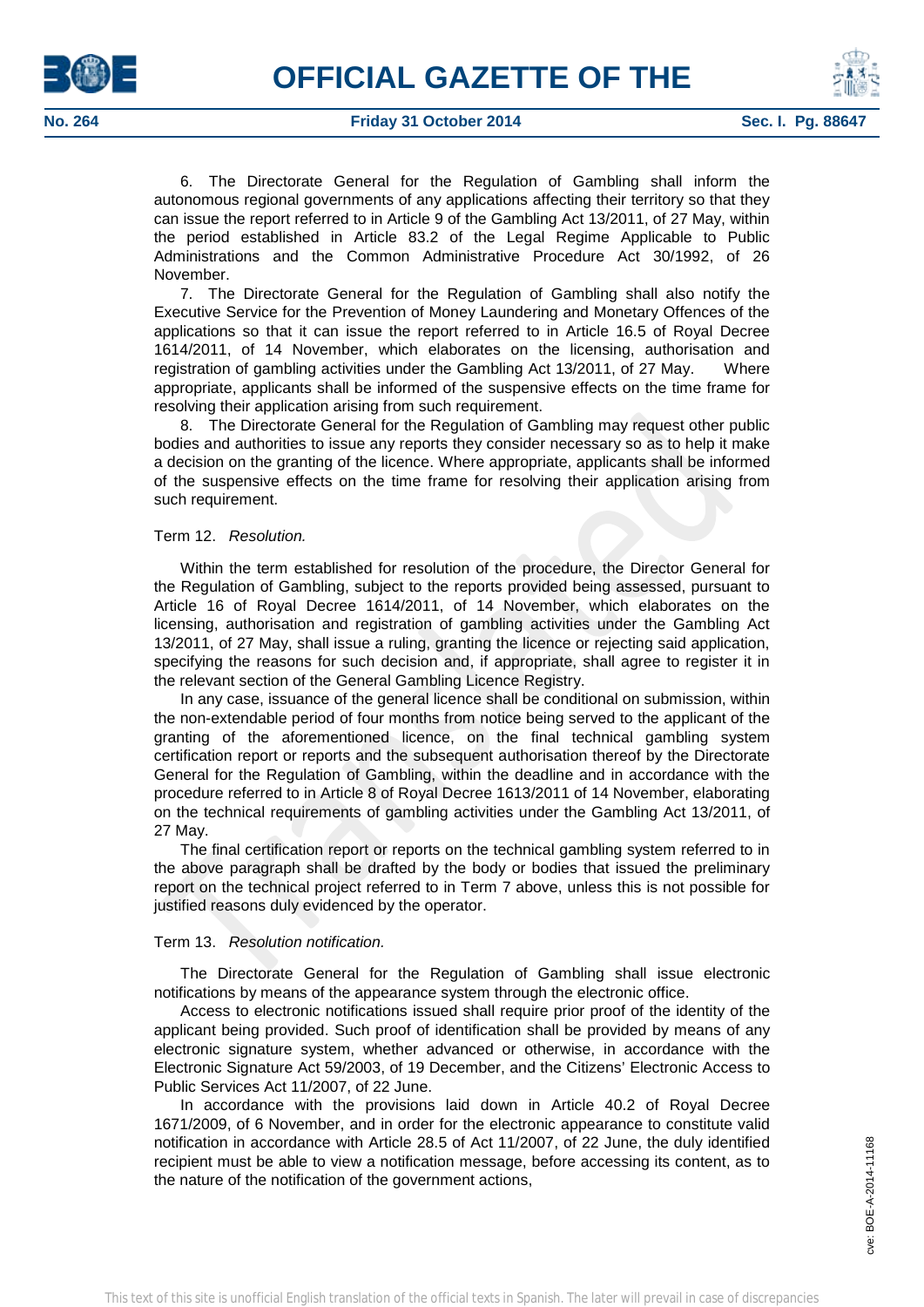



with the computer system recording such access, indicating the date and time thereof. Henceforth the notification shall be considered for all legal purposes as having been successfully communicated. Pursuant to Article 28.3 of Act 11/2007 of 22 June, if the content of a notification is not accessed in the ten calendar days after it is posted, it will be understood to have been rejected, with the effects established in Article 59.4 of the Legal Regime Applicable to Public Administrations and the Common Administrative Procedure Act 30/1992, of 26 November.

Notwithstanding the foregoing, the Directorate General for the Regulation of Gambling may send applicants notices relating to the posting of notifications by e-mail to the e-mail addresses provided in their applications for notification purposes. Such notices shall not, under any circumstances, be considered as full notification.

In order to gain access to notifications it shall be necessary for applicants to meet technical software requirements on their computers and to have their browsers configured in such a way as to be able to use electronic signature functions.

The method of issuing notifications in accordance with the provisions of this article is not incompatible with that used via the enabled e-mail address (DEH), regulated by Order PRE/878/2010, of 5 April, establishing the regime for the enabled e-mail address system provided for in Article 38.2 of Royal Decree 1671/2009, of 6 November. If, for any reason, the notification is issued through both systems, that which is issued first shall have legal effect. Likewise, if the notification is issued through the electronic office and by nonelectronic means, that which is issued first shall have legal effect.

The applicant shall be notified of the resolution of the Directorate General for the Regulation of Gambling that brings the procedure to an end within ten days of it being issued.

Also, the Directorate General for the Regulation of Gambling shall, within ten days, apprise the competent bodies in each autonomous region of any general licences granted within their territory.

# Term 14. *Appeals.*

Pursuant to articles 114 and 115 of the Legal Regime Applicable to Public Administrations and the Common Administrative Procedure Act 30/1992, of 26 November, an interested party may lodge an administrative appeal against the resolution issued by the Director General for the Regulation of Gambling closing the procedure with the State Secretariat for Finance within one month from the day following notification of this resolution.

# **APPENDIX II**

# **Content of the operational plan**

The operational plan provided in Article 10.2 of the Gambling Act 13/2011, of 27 May, must contain the following:

1. Description of the business management organisational structure, comprising as a minimum requirement:

a) The organisation chart of the applicant company, detailing the content, size and location of its various organisational functions.

b) Policies regarding staff management and training, in particular, staff responsible for applying responsible gambling, security and money laundering policies, as well as the appointment of managers responsible for implementation and monitoring of each of such policies.

c) Where appropriate, a description of the corporate group structure of the group to which the applicant company belongs.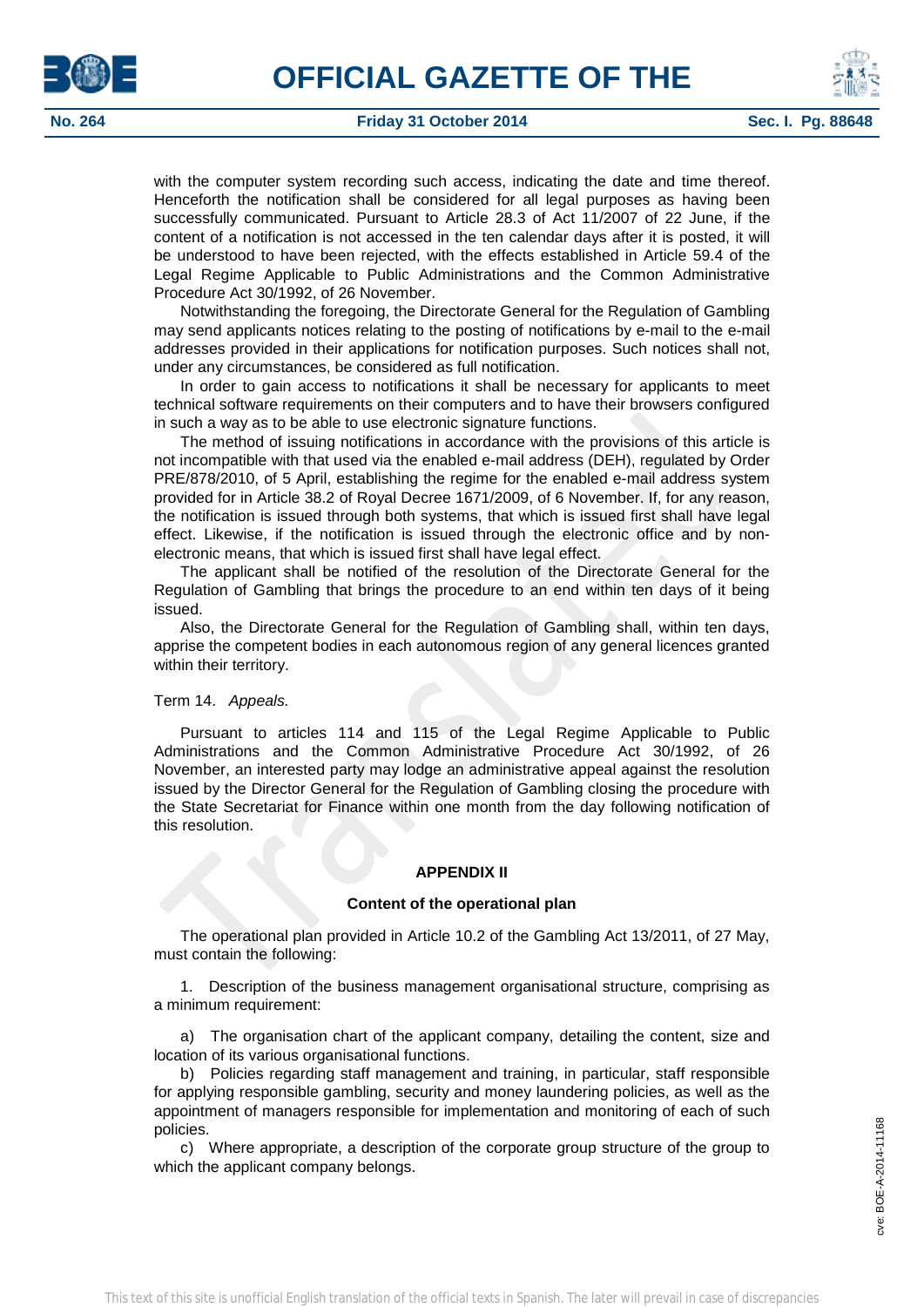



2. General description of the gambling on offer, including as a minimum requirement:

a) The territory in which the gambling activity for which the general licence is applied for is going to be carried on.

b) The overall design of the gambling activities that the applicant company intends to commercialise.

c) The distribution channels intended to be used and, as the case may be, the intention to employ gambling terminals and the characteristics thereof.

3. Details of a responsible gambling policy, including measures aimed at preventing addictive gambling, raising awareness on the risks associated with excessive gambling and alleviating the detrimental effects of gambling, comprising the following minimum content:

3.1 Preventive measures for pathological gambling and methods used to implement them:

a) Gamblers must have access to an option allowing them to easily reduce previously established deposit limits with immediate effect.

b) Gamblers must have a self-exclusion option available to block their account for periods specified by them during which they will not receive promotional offers or other forms of communication from the operator.

c) Gamblers shall be provided with means to help them control the amount of time they spend gambling. The interface shall show a clock with the current time visible or the duration of the session. When the user commences a session, the user shall be shown the time at which he/she last connected.

d) The interface must not induce gamblers to recoup their losses. The operator shall identify gambling attempts arising from the player's impatience by pressing "play" repeatedly while waiting for a response from the system.

e) Gambling operators shall make comprehensive, updated information relating to amounts gambled, prizes and winnings and gambling account balances readily available to users.

f) Operators shall establish a system for each gambler to access their gambling account, whereby the latter shall have to provide proof of identity using their credentials or other means of user authentication providing greater security.

g) Operators shall provide information in the form of a highlighted feature on the homepage of their website as to the ban on access to and participation in gambling activities by minors and the disabled.

3.2 Awareness raising measures and methods used to implement them:

a) "The Responsible Gambling Area". Operators shall publish specific information on responsible gambling on their website, accessible via a highlighted link. The link to the information on responsible gambling shall be visible on all screens, irrespective of the size of the terminal used by the operator.

b) Marketing communications shall include such messages and warnings about responsible gambling as deemed appropriate.

c) Operators shall place at the users' disposal a link to the Directorate General for the Regulation of Gambling on the homepage of their website allowing them to register in the General Register of Gambling Access Bans.

d) Operators shall provide gamblers with an option to take a self-evaluation test to establish whether or not they display any characteristics indicative of potential gambling problems.

3.3 Planned measures to alleviate the harmful effects of gambling:

a) Preparation, contribution to or promotion of studies and research projects on responsible gambling.

b) Operators shall place a highlighted link on the homepage of their website providing information to allow users to contact institutions, associations and centres offering assistance on responsible gambling matters.

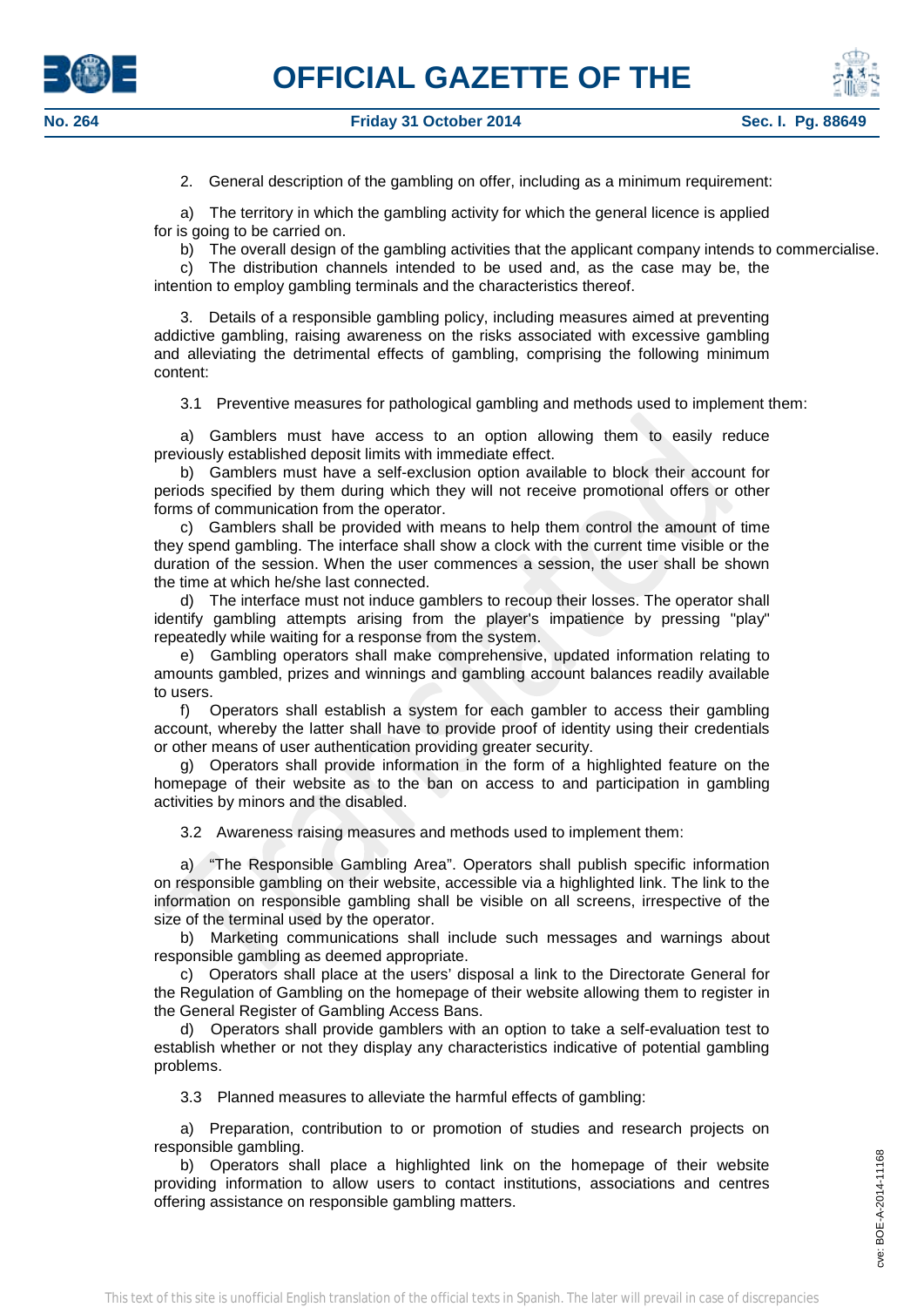

4. Description of company policy on internal control measures and compliance with the obligations established by Articles 25 and 26 of the Prevention of Money Laundering and Financing of Terrorism Act 10/2010, of 28 April. The following details shall specifically be included:

a) The methods the applicant intends to use to implement control and monitoring of operations and transactions carried out by participants.

b) The methods to be used to detect and identify suspicious operations and transactions, which must be specifically examined, and to deal with them.

c) The internal communication procedures and forms regarding information on the suspicious operations and transactions referred to in the above paragraph.

d) The procedures for communicating information relating to suspicious operations and transactions to the Executive Service for the Prevention of Money Laundering and Monetary Offences.

e) The programme and criteria established by the applicant for training staff on internal procedures for the prevention of money laundering and terrorism financing activities.

5. The applicant's business plan including as a minimum requirement the following components:

a) The financial outlook for at least the next three years for the performance of the gambling activities associated with the general licence applied for.

b) Planned investment programme.

c) Description and origin of existing equity and borrowed capital, which it is envisaged will be used to operate gambling activities enabled by the licence.

d) Indicators relating to the types of customers expected (average purchasing per user, average spending per participant, etc.)

e) Marketing and branding policies.

6. Description of the system in place for dealing with and resolving complaints and claims lodged by participants.

a) Forms and channels of access to the system.

- b) Planned procedure for dealing with complaints and claims lodged by participants.
- c) Languages other than Spanish used.

In those cases where gambling activities are going to be offered completely or partly in collaboration with another applicant operator or in the case of the co-organisation of gambling activities based on the management of gambling platforms, it must be specified which of the applicants assumes responsibility for compliance with the Operational Plan with respect to each of the paragraphs setting out the content thereof.

Without prejudice to such reviews as, if appropriate, the Directorate General for the Regulation of Gambling may carry out, in any case, all operators must assume the responsibilities set out in paragraphs one, four, five and six. In cases in which there are two operators acting in collaboration, should only one of them have legal relationship with customers it shall be exclusively incumbent on it to implement the content of paragraphs three and six of this appendix, and both operators shall be responsible for the content set out in the other paragraphs.

In the case of the co-organisation of gambling activities, the responsibility of the platform manager shall be reduced to the aspects directly related to the gambling activities managed by the gambling platform to which the operator is affiliated.

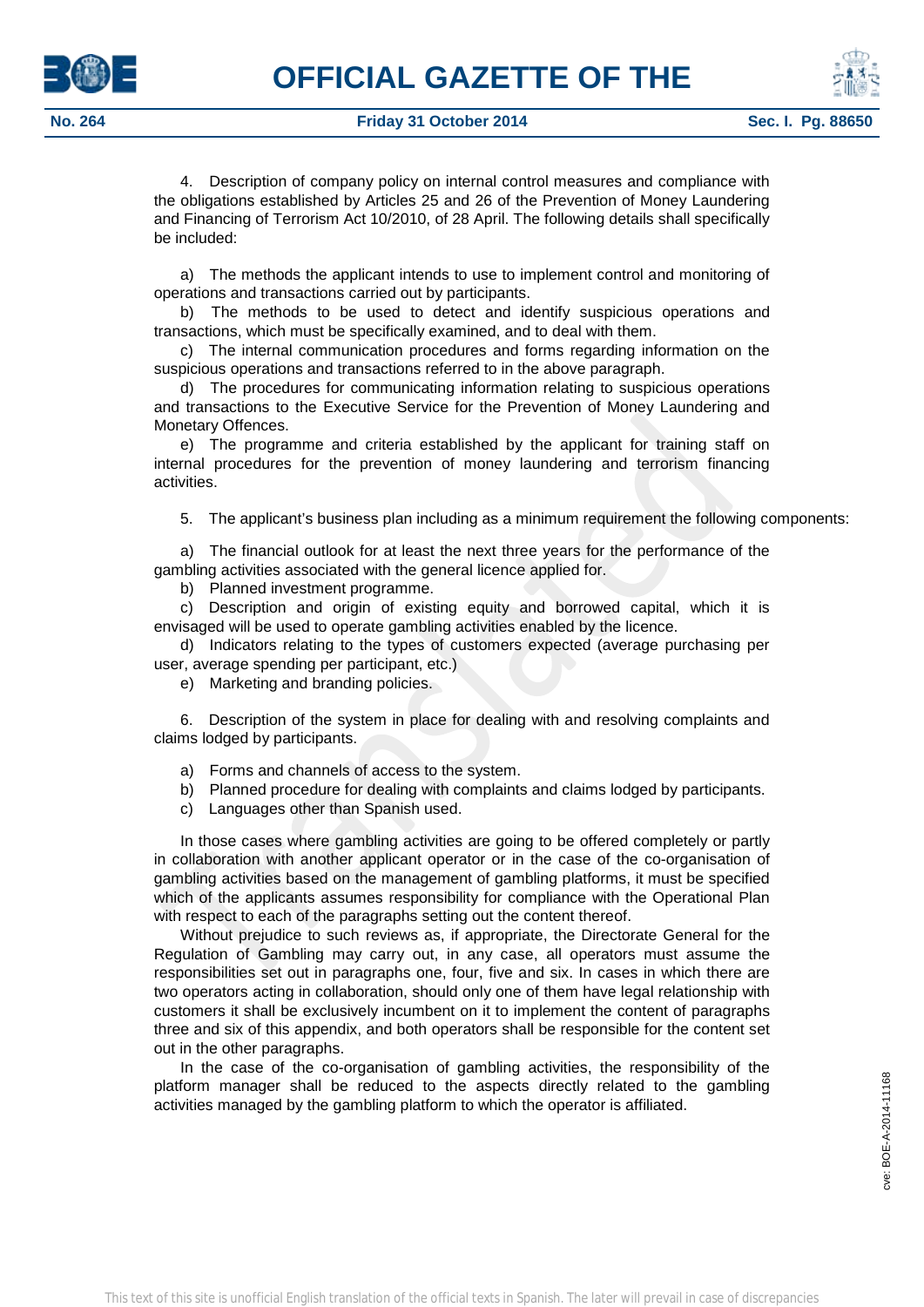



# **APPENDIX III**

## **Operator technical gambling system project requirements**

This appendix describes the structure and content required of the technical project, which is part of the content of section three referred to in Term 7 above regulating the call for general licences for engagement in and operation of gambling activities approved by this Order.

The technical project is composed of three sections: a), b) and c), which may be submitted in a single document or in separate documents.

In the event that the technical gambling system comprises gambling services provided by third party providers, sections b) and c) may be divided and submitted structured by gambling service provider if this facilitates structuring and adds clarity in terms of the information submitted. For example, section b) relating to the internal control system can be divided into two documents corresponding to the data capturer provider and the storage provider.

Section a) must enable the gambling technical system corresponding to the set of licences applied for and of which the operator is holder to be viewed fully. Therefore, it must be separate and must not be divided by gambling service provider.

In the event that the operator simultaneously applies for several licences in this call, sections a) and b) could be used for more than one purpose. In this case the document or a reference to the general licence application that it contains can be included. Up-to-date technical projects must be submitted. Therefore, documents relating to the technical project provided for previous calls shall not be considered valid.

a) High-level description of the entire technical gambling system, including all the general and specific licences which the operator holds, as well as the applications.

- 1. High-level diagram of the entire technical gambling system.
- 2. High-level description of the operator's entire technical gambling system.
- 3. List of the main technical gambling system providers.

4. High-level description of the integration of the different technical gambling system providers.

5. Organisational chart and description of the main back office and operational support functions, indicating which are managed directly by the operator and which are managed by each of the providers.

6. List of data processing centres (DPC) used directly by the operator, indicating the physical location (address, city, country), the name of the DPC infrastructure provider and an overview of the features supported.

7. List of data processing centres (DPC) used by each of the gambling service providers, also indicating in this case the physical location (address, city, country), the name of the DPC infrastructure provider and an overview of the features supported.

8. Main areas of security management, indicating which are the responsibility of the operator and which are managed by each of the providers.

9. Description of the procedures and mechanisms in place to ensure that all connections from Spain or through a Spanish user registration to a domain owned or controlled by the gambling operator, its parent company or subsidiaries, are redirected to a website with the ".es" domain name. Description of the measures adopted by the operator to allow it, insofar as possible, to detect and prevent connections through network technologies that are designed to hide the gambler's IP address. Description of the procedures in place to cross-check the gamblers IP location with their country of residence and, if appropriate, the payment methods used in order to check for any fraudulent activity by the gambler.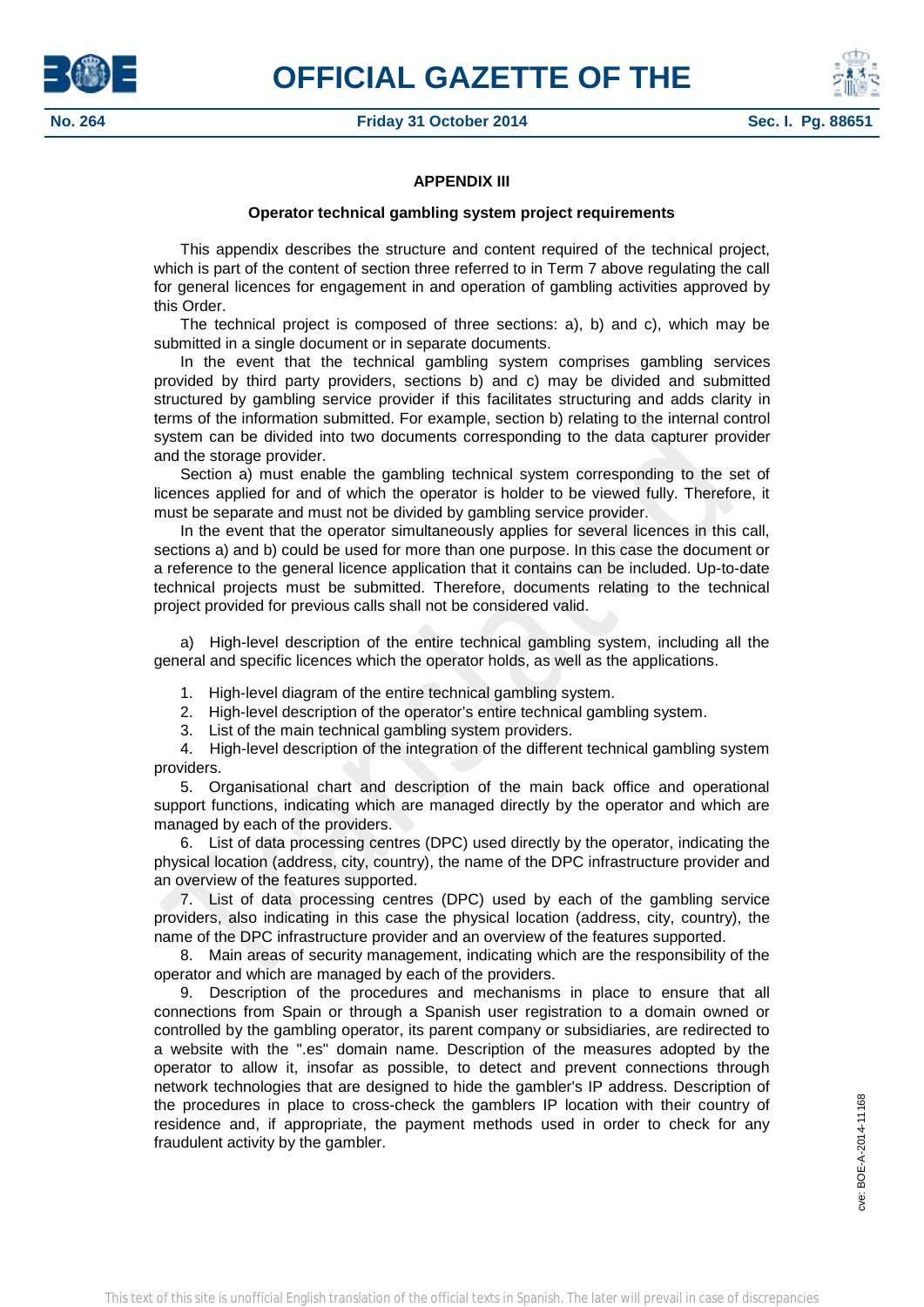



b) Internal control system: the data capturer and the storage system.

- 1. High-level diagram of the internal control system and its relationship with the platform.
- 2. Functional description.
- 3. Data capturer and storage providers.

4. Data processing centres (DPC), indicating the physical location (address, city) and the name of the DPC infrastructure provider.

5. High-level description of security management and major security measures.

c) Description of platform. This shall include user registration, gambling account and payment methods.

1. High-level diagram.

- 2. Functional description.
- 3. List of main providers, indicating the name and version of the product.

4. Organisational chart and description of the main back office and operational support functions, indicating which are managed directly by the operator and which are managed by each of the providers.

5. Description of the various channels (internet, telephone, SMS and other) provided for user registration, access to the user's gambling account and transactions to make deposits, withdrawals and payments for participation, and payment of winnings. Cases where the use of physical terminals, accessories of any kind, kiosks or terminals at points attended by operator personnel are considered shall be noted and described in detail.

6. Details of payment methods accepted. It shall be indicated whether operators directly manage the relationship with each method of payment, or whether they use an intermediary, in which case the details thereof (nationality, trade name, taxpayer identification number or equivalent) shall be included, as well as whether the trade relationship with the intermediary is maintained directly, through another company from the group to which they belong, or through one or other of the gambling service providers.

7. Description of measures to ensure the security, confidentiality and integrity of communications with the participant.

8. High-level description of security management and major security measures.

9. Mechanisms in place to restrict participation. The gambling activities offered under the general licence shall be classified according to the following headings:

a. Gambling activities which can only be participated in conditional on user registration and verification of bans to which players are subject to under the terms of Articles 26 and 27 of Royal Decree 1613/2011, of 14 November, elaborating on the technical requirements of gambling activities under the Gambling Act 13/2011, of 27 May, and the Resolution, of 12 July, issued by the Directorate General for the Regulation of Gambling which implements them.

b. Under the general licence for contests, games for which authorised participation is requested without the need for prior identification of the participants referred to in Article 26.1 of Royal Decree 1613/2011, of 14 November, elaborating on the technical requirements of gambling activities under the Gambling Act 13/2011, of 27 May.

c. Others. In this case a detailed description of the planned mechanisms for restricting participation shall be included.

10. Duties of informing participants. In this paragraph it shall be confirmed whether the planned platform will comply with participant information requirements and, in particular, those provided in the Ministerial Orders that regulate each gambling activity and the requirement set forth in Article 35 of Royal Decree 1614/2011, of 14 November, which